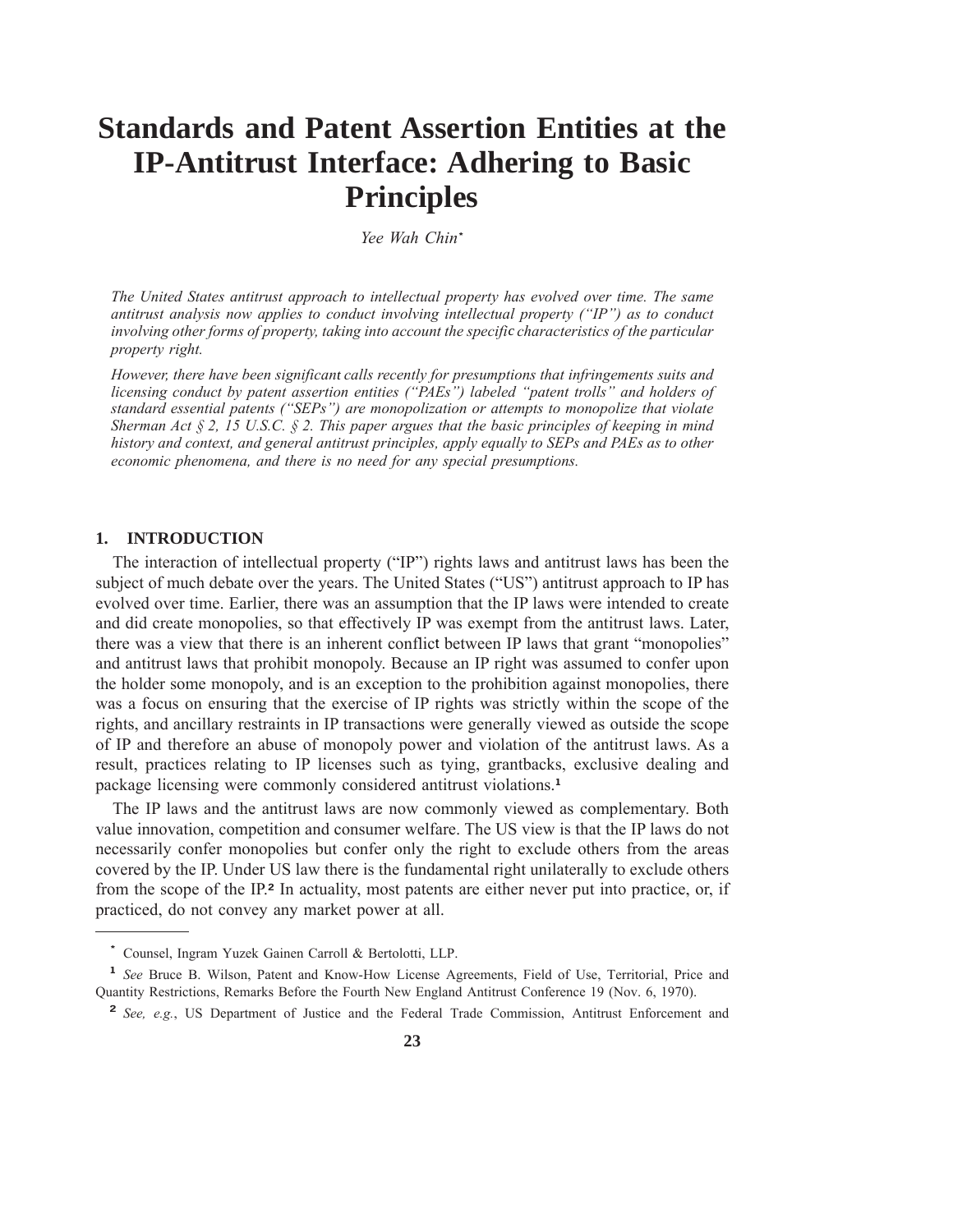Under current US law, the same antitrust analysis applies to conduct involving IP as to conduct involving other forms of property, taking into account the specifi characteristics of a particular property right. IP rights are considered to be a form of personal property rights.**<sup>3</sup>** There is no presumption that IP creates market power. The Patent Act makes that clear in the context of patent law,**<sup>4</sup>** which requires a demonstration of actual market power before patent misuse may be found.**<sup>5</sup>**

The Supreme Court's decision in *Illinois Tool Works Inc. v. Independent Ink, Inc.*, **<sup>6</sup>** a tie-in case, extended that principle to the antitrust context. The Supreme Court reviewed its earlier cases involving tie-ins and noted that it had moved away from assumptions of market power to requiring proof of actual market power in tie-in cases generally. It also noted that the presumption of market power in a patent arose in the patent misuse context and later was adopted in antitrust cases. However, since those decisions, Congress amended the Patent Act to eliminate that presumption in patent misuse cases. In light of the change in the patent law, and the evolution of the thinking in the antitrust law in non-patent contexts, the Supreme Court concluded that there needs to be evidence of actual market power in a patent rather than a presumption of market power in a tying case involving that patent. It rejected a rebuttable presumption of market power. Moreover, as in other areas of the economy, the mere fact of monopoly power, even if from the holding of IP, is not an antitrust violation.

However, in recent years, there have been significan calls for presumptions of antitrust liability against holders of standard essential patents ("SEPs") and patent assertion entities ("PAEs") labeled "patent trolls", arguing that infringements suits and licensing conduct by PAEs and SEPs holders generally are monopolization or attempts to monopolize that violate Sherman Act § 2, 15 U.S.C. § 2.

This paper considers the question of the appropriate approach under the antitrust laws to SEPs and PAEs, and argues that basic principles apply equally to SEPs and PAEs as to other

Intellectual Property Rights: Promoting Innovation and Competition at 2 (April 2007) ("2007 FTC/DOJ IP & Antitrust Report"), https://www.justice.gov/atr/antitrust-enforcement-and-intellectual-property-rights-promotinginnovation-and-competition [last accessed 29 June 2018].

**<sup>3</sup>** US Department of Justice and the Federal Trade Commission, Antitrust Guidelines for the Licensing of Intellectual Property § 2 (January 12, 2017) ("2017 IP Guidelines"), https://www.justice.gov/atr/IPguidelines/ download [last accessed 9 April 2018].

<sup>&</sup>lt;sup>4</sup> "No patent owner otherwise entitled to relief for infringement or contributory infringement of a patent shall be denied relief or deemed guilty of misuse or illegal extension of the patent right by reason of his having done one or more of the following: . . . unless, in view of the circumstances, the patent owner has market power in the relevant market for the patent or patented product on which the license or sale is conditioned." 35 U.S.C. § 271(d).

**<sup>5</sup>** *Id.*; *Windsurfin Intern. Inc. v. AMF, Inc.*, 782 F.2d 995 (Fed. Cir. 1986). In fact, a findin of patent misuse under US law may be a greater burden than a findin of an antitrust violation. That is because if there is patent misuse, that patent may not be enforced at all until the misuse has been declared by a court to have been purged. *E.g.*, *Motion Picture Patents Co. v. Universal Film Mfg. Co.*, 243 U.S. 502 (1917). In effect, the patent holder has lost the patent until the misuse is purged. In contrast, if there is an antitrust violation, the patent holder may owe the injured party treble damages and be subject to an injunction requiring it to cease the violation. 15 U.S.C. §§ 15, 26. The patent holder still may otherwise fully practice and enforce the patent.

**<sup>6</sup>** 547 U.S. 28 (2006).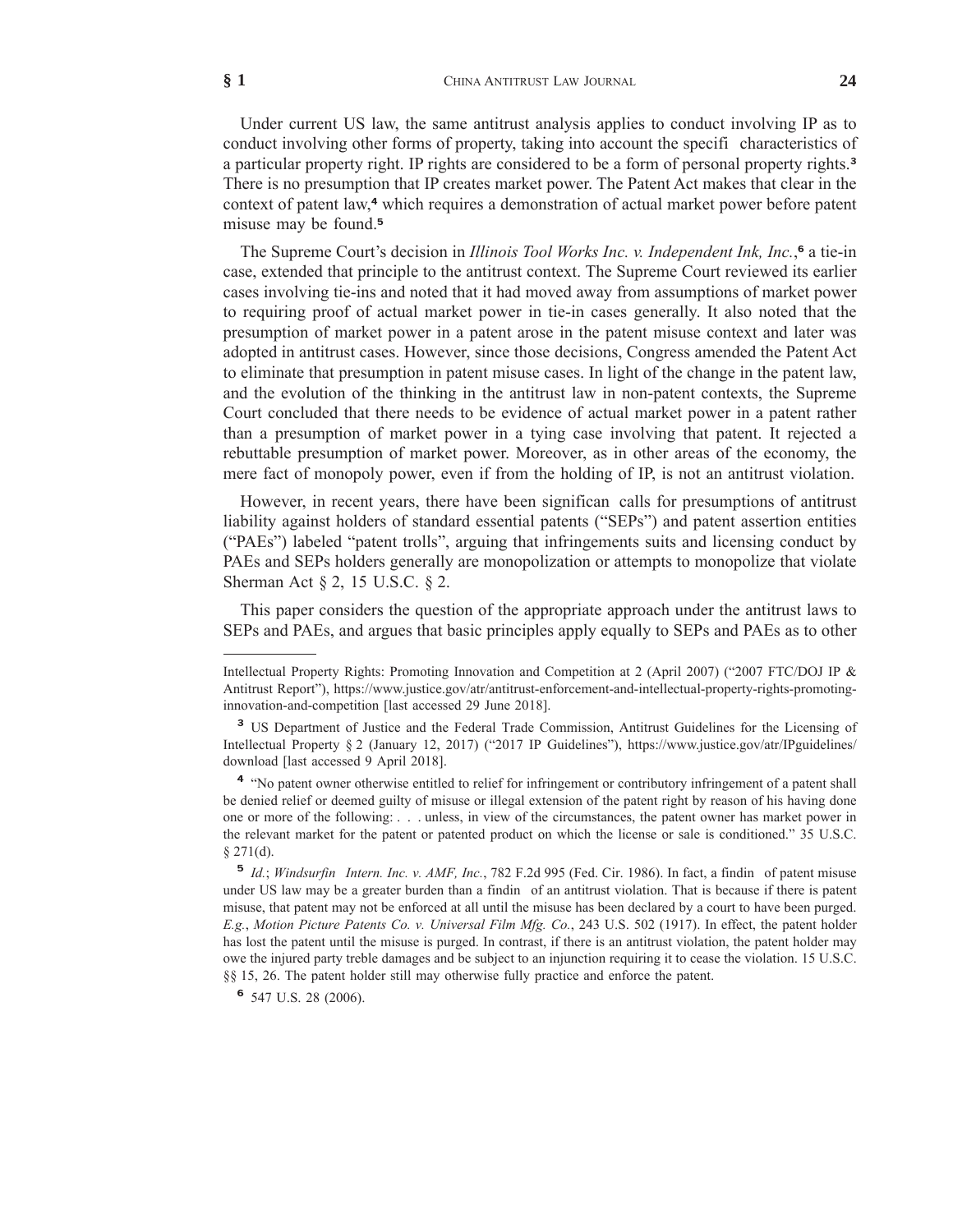economic phenomena. Basic principles in this context are generally the principle of keeping in mind history and context, and general antitrust principles. This paper firs considers each of these aspects before addressing the appropriate specifi antitrust approach to SEPs and PAEs.

#### **2. HISTORY AND CONTEXT**

In the 128 years since the 1890 enactment of the Sherman Act,**<sup>7</sup>** the basic US antitrust statute, the US has accumulated vast experience with competition law and policy enforcement. The US enforcers dealt with challenges ranging from breaking up immense cartels that dominated the US economy, such as the legendary Standard Oil trust**<sup>8</sup>** at the turn of the 20th century, to reverse payments in patent settlements**<sup>9</sup>** and the activities of PAEs**<sup>10</sup>** today. The understanding and application of the law have evolved significantl over 128 years in light of this experience, including in the IP context.

The context of the state of a country's economy affects its law, including competition law. Many of the early, key US Supreme Court decisions interpreting the Sherman Act and laying the foundations of US antitrust law involved huge cartels that affected substantial portions of the US economy, such as the Standard Oil trust,**<sup>11</sup>** the railroad trust,**<sup>12</sup>** and the meat packing cartel.**<sup>13</sup>** These are cases that may be unlikely to occur today in the US, substantially precisely because of this early law enforcement and because of changes in the US economy in the last 120-plus years.**<sup>14</sup>**

This interplay between changes in the economy and the evolution of the antitrust law may be playing out in jurisdictions around the world, perhaps especially at the IP-antitrust interface. Certainly, the balancing in the US between fostering innovation and ensuring public access to innovation, and the approach of US antitrust law to IP, has evolved over time. Some of the evolution occurred perhaps as a result of the shift of the US from being primarily an IP-taker in the 18th and 19th centuries, to significantl an IP-giver today. Some of this evolution can be seen in other jurisdictions, currently perhaps even in China.**<sup>15</sup>**

- **<sup>11</sup>** *Standard Oil v. U.S.*, *supra* note 8.
- **<sup>12</sup>** *Northern Securities Co. v. U.S.*, 193 U.S. 197 (1904).
- **<sup>13</sup>** *Swift & Co. v. U.S.*, 196 U.S. 375 (1905).

**<sup>14</sup>** While the US agencies continue vigorously to prosecute cartels, some of which are immense durable multi-national arrangements, obtaining record-breaking fines these latter-day combinations affect smaller parts of the US economy than their predecessors.

**<sup>15</sup>** *See, e.g.*, Hou Liyang, Qualcomm: How China has Invalidated Traditional Business Models on Standard Essential Patents, 7 JOURNAL OF EUROPEAN COMPETITION LAW & PRACTICE 686, 689 (2016), https://doi.org/ 10.1093/jeclap/lpw064 [last accessed 9 April 2018]; Sokol, D. Daniel and Zheng, Wentong, FRAND (and industrial policy) in China (May 5, 2016) at 18. Chapter 18 *in* THE CAMBRIDGE HANDBOOK OF TECHNICAL

**<sup>7</sup>** 15 U.S.C. § 1 *et seq*.

**<sup>8</sup>** *Standard Oil Co. of New Jersey v. United States*, 221 U.S. 1 (1911).

**<sup>9</sup>** *E.g.*, *Federal Trade Commission v. Actavis, Inc.*, 570 U.S. 136 (2013).

**<sup>10</sup>** *E.g.*, Federal Trade Commission, Patent Assertion Entity Activity: An FTC Study, October 2016 ("PAE Study"), https://www.ftc.gov/system/files/documents/reports/patent-assertion-entity-activity-ftc-study p131203\_patent\_assertion\_entity\_activity\_an\_ftc\_study\_0.pdf [last accessed 9 April 2018].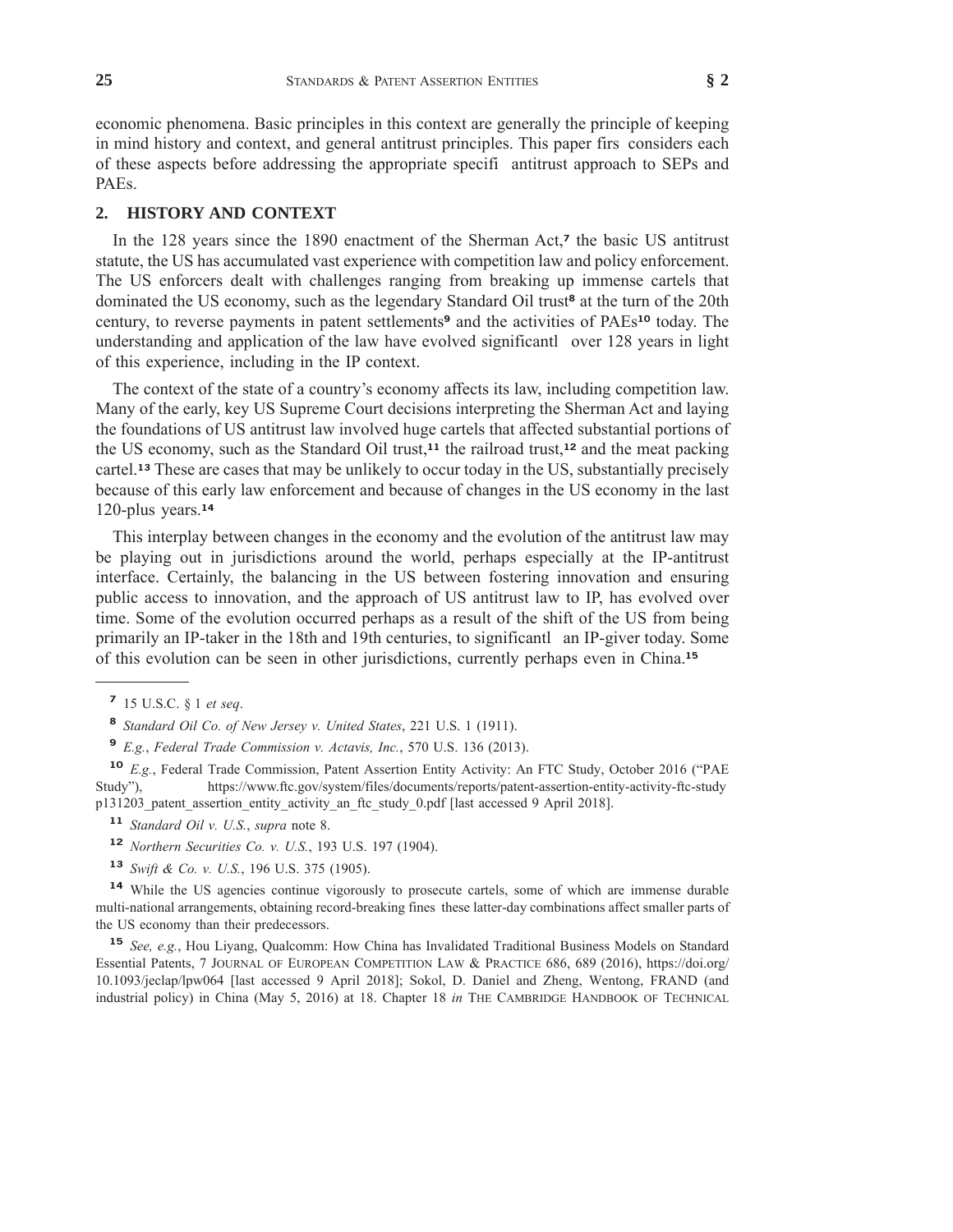A reflectio of the importance of context may be the following anecdote:**<sup>16</sup>** A renowned US antitrust professor was invited to speak at the celebration of the fift anniversary of the enactment of a country's firs competition law. Two of the questions that the professor was asked were: (1) how do you protect your witnesses in competition law cases; and (2) how do you prevent your judges from being bribed. These two questions were beyond the learned professor's experience, and he had been an antitrust practitioner early in his career. The questions are likely beyond the experience of US antitrust practitioners today generally. On the other hand, it is unclear that the questions would have been beyond the experience of antitrust practitioners in the US 120 years ago.

These may be situations of where one stands, depends on where one sits. The positions one takes depend on one's particular circumstances. The challenge is to distinguish when the positions may be based on shaky principles, and when the positions may appear to have immediate benefit but will have serious long-term costs.

#### **3. ANTITRUST PRINCIPLES**

In the context of IP, the most common scenarios raising competition law concerns involve the unilateral actions of individual IP holders. These are scenarios of monopolization and attempted monopolization.

After over 70 years of experience under the Sherman Act, in 1966, the US Supreme Court established in its decision in *US v. Grinnell Corp.***<sup>17</sup>** the US test for monopolization, which includes two elements, first that there is monopoly power in a relevant market, and second, that the power was acquired or maintained willfully as distinct from growing or developing as a result of a superior product, business acumen or historic accident. Therefore, in order for there to be monopolization, or abuse of dominant market position, in the US, there needs to be a dominant market position. Conclusions regarding the existence of market dominance should be reached only after a case-by-case factual analysis.

And over 30 years after *Grinnell*, more than 100 years after the enactment of the Sherman Act, in 1998, the Supreme Court in its decision in *NYNEX Corp. v. Discon***<sup>18</sup>** clarifie as to the second element for monopolization in violation of the Sherman Act, that simply having an anticompetitive motive, even if there was fraud that enabled a monopolist to raise prices, is insufficient to constitute a violation of the Sherman Act if there was no harm to the competitive process as a result.

Where there may be insufficient market power for monopolization, attempted monopolization may be found, but only if there are the three elements of the specifi intent to destroy competition or achieve monopoly, some exclusionary or anticompetitive conduct pursuant to

STANDARDIZATION LAW: COMPETITION, ANTITRUST, AND PATENTS (Jorge L. Contreras, ed., Cambridge Univ. Press 2017), University of Florida Levin College of Law Research Paper No. 16–35, https://ssrn.com/abstract= 2776235 [last accessed 9 April 2018].

<sup>&</sup>lt;sup>16</sup> This anecdote was recounted in a luncheon speech at a Spring Meeting of the ABA Section of Antitrust Law by the professor who experienced it.

**<sup>17</sup>** 384 U.S. 563, 570–71 (1966).

**<sup>18</sup>** 525 U.S. 128 (1998).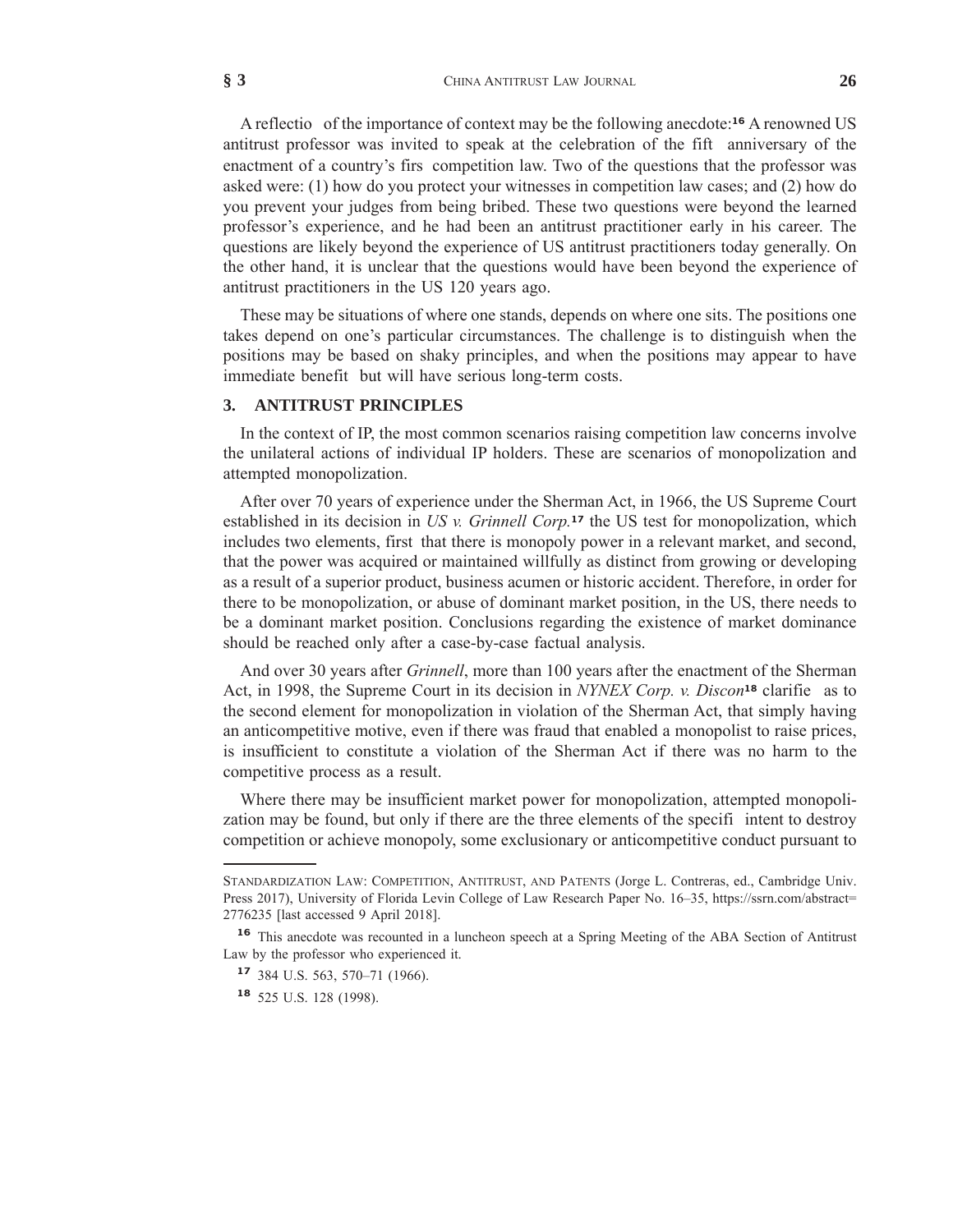that intent, and a dangerous probability of success.**<sup>19</sup>** Therefore, unless there is a dangerous probability that a monopoly will be achieved as a result of the anti-competitive conduct, there is no attempted monopolization in violation of US antitrust law.

These antitrust principles are based on the premise that the goals of competition law are to promote competition, consumer welfare and efficiency. In this framework, competition law is generally antithetical to industrial policy. To the extent other goals are considered to be competition law goals, then the application of competition law to IP may be different. These may also be situations of where one stands depending on where one sits, as to what are the goals of competition law.

### **4. APPLICATION TO IP GENERALLY**

The above basic antitrust principles apply to IP generally. The consensus in the US is that there should be no special definitio of market dominance in the IP context, and the holding of IP does not necessarily mean the holding of market power.**<sup>20</sup>** The US antitrust enforcement agencies have consistently adhered to these principles. This may be seen most recently in the 2017 updates**<sup>21</sup>** to their 1995 Antitrust Guidelines for Licensing of IP ("1995 IP Guidelines"),**<sup>22</sup>** and in the Federal Trade Commission's recent PAE Study.**<sup>23</sup>**

The 1995 IP Guidelines were in place for over 20 years and stated the Department of Justice's ("DOJ") and Federal Trade Commission's ("FTC") antitrust enforcement policy regarding the licensing of IP protected by patent, copyright, and trade secret law and of know-how. Over the years, the agencies have reviewed the IP Guidelines, including in 2007, when they jointly issued their report "Antitrust Enforcement and Intellectual Property Rights: Promoting Innovation and Competition" ("2007 FTC/DOJ IP & Antitrust Report").**<sup>24</sup>**

The 2017 updates to the 1995 IP Guidelines reaffirm the agencies' enforcement approach with respect to IP licensing and do not expand the guidelines beyond licensing. They are intended to conform the 1995 IP Guidelines to changes in statutory and case law since 1995. The 2017 updates include updating references to the lengthened patent and copyright terms, as well as references to the Supreme Court's decisions in *Illinois Tool Works* and in *Leegin Creative Leather Products, Inc. v. PSKS, Inc.***<sup>25</sup>** applying the rule of reason to vertical price agreements. These changes in the 2017 updates do not affect the application of basic principles, but reaffirm them—that the same antitrust analysis applies to conduct involving IP as to conduct involving other forms of property, taking into account the specifi characteristics of the property, that there is no presumption that IP creates market power, and that IP licensing is generally pro-competitive, enabling firm to combine complementary

**<sup>19</sup>** *Spectrum Sports, Inc. v. McQuillan*, 506 U.S. 447, 456 (1993).

**<sup>20</sup>** *Illinois Tool Works v. Independent Ink*, *supra* note 6.

<sup>&</sup>lt;sup>21</sup> 2017 IP Guidelines.

**<sup>22</sup>** https://www.justice.gov/atr/archived-1995-antitrust-guidelines-licensing-intellectual-property [last accessed 9 April 2018].

**<sup>23</sup>** *Supra*, note 10.

**<sup>24</sup>** *Supra*, note 2.

**<sup>25</sup>** 551 U.S. 877 (2007).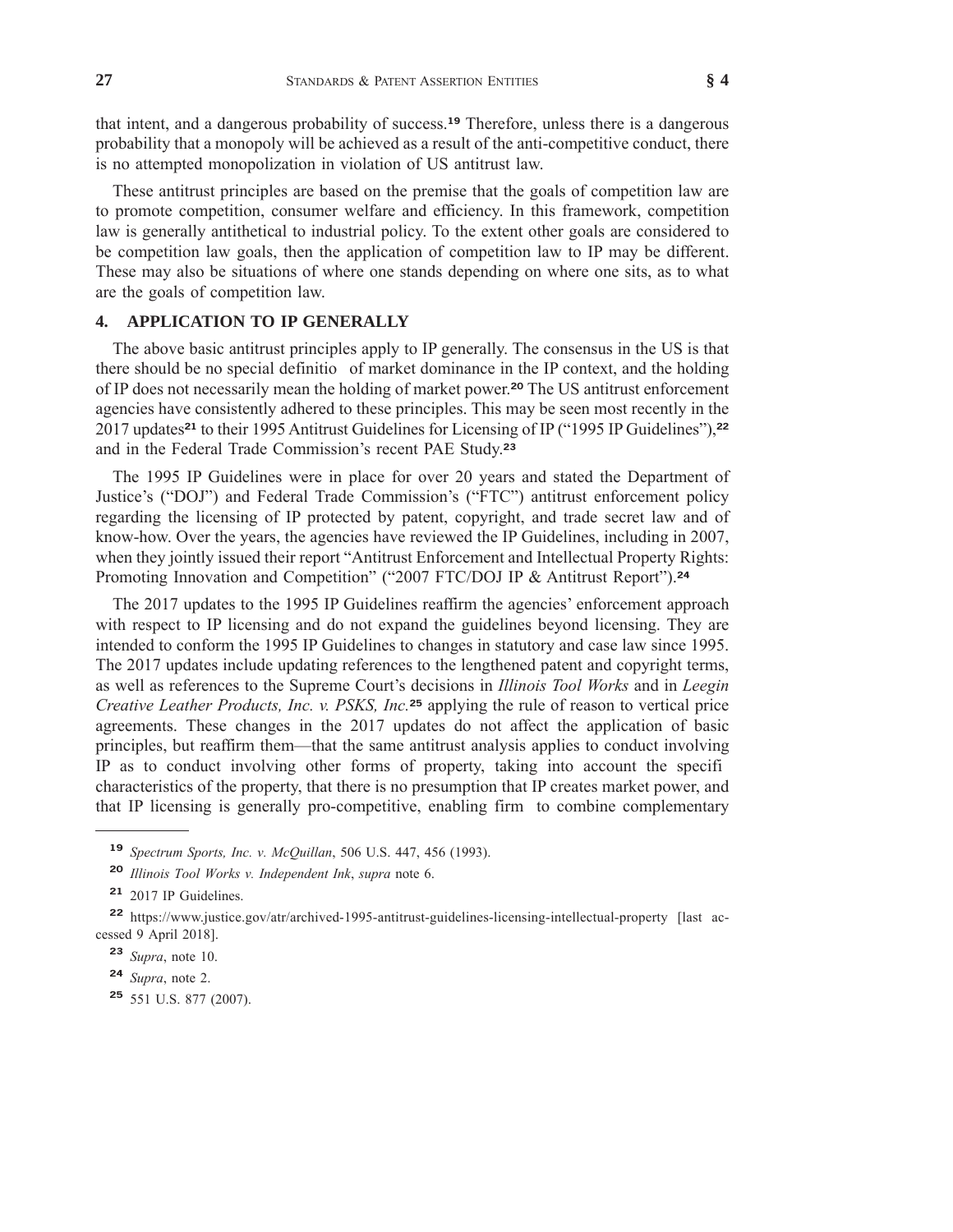factors of production. As the agencies announced, the 2017 updates added language to the 1995 IP Guidelines to reaffirm their longstanding view that "the antitrust laws generally do not impose liability upon a fir for a unilateral refusal to assist its competitors, in part because doing so may undermine incentives for investment and innovation."**<sup>26</sup>**

One update that may further reflec the US agencies' continuing re-evaluation of their approach is, as they announced:

the analysis of markets affected by licensing arrangements to mirror the approach taken in the 2010 Horizontal Merger Guidelines. The IP Licensing Guidelines' approach to innovation markets has been revised to reflec the agencies' actual experience with this mode of analysis. The proposed update retains the concept of "innovation markets", but refers to them as "Research and Development Markets" to more accurately reflec how these markets have been define in enforcement actions.**<sup>27</sup>**

The FTC has also continuously researched developments relating to IP, including those summarized in its 2011 report, The Evolving IP Marketplace: Aligning Patent Notice and Remedies with Competition ("Evolving IP Marketplace Report").**<sup>28</sup>** In its PAE Study,**<sup>29</sup>** the FTC suggested steps that may address some concerns relating to PAEs, which are consistent with the principle stated in its 2003 report, To Promote Innovation: The Proper Balance of Competition and Patent Law and Policy ("2003 Innovation Report"),**<sup>30</sup>** and reiterated in its 2011 Evolving IP Marketplace Report,**<sup>31</sup>** that when concerns with how patent rights are being exercised are based on aspects of the patent system that allow such abuses, then the remedy may be more appropriately in adjustments in the patent system, unless the abuses clearly have an adverse impact on competition. Where competition concerns are unclear but other

**<sup>27</sup>** *Id.*

**<sup>29</sup>** Discussed further, *infra*.

**<sup>30</sup>** https://www.ftc.gov/sites/default/files/documents/reports/promote-innovation-prope -balancecompetition-and-patent-law-and-policy/innovationrpt.pdf [last accessed 9 April 2018].

**<sup>31</sup>** *Supra*, note 28. The FTC again noted that the patent system and the antitrust laws share the fundamental goals of enhancing consumer welfare and promoting innovation. It noted that the legal doctrines that most successfully accomplish those goals align the patent system and competition policy so that one does not undermine the effectiveness of the other. One important aspect of that alignment is antitrust enforcement that recognizes the incentives to innovate created by the patent system. Condemning efficient, legitimate uses of patent rights can undermine those incentives and harm consumers. The Evolving IP Marketplace Report points out that, for that reason, the guidance of the 2007 FTC/DOJ IP & Antitrust Report focused on incorporating careful consideration of the benefit of patent rights into antitrust analysis. Another aspect of that alignment is a proper balance between exclusivity and competition. Invalid or overbroad patents disrupt that balance by discouraging follow-on innovation, preventing competition, and raising prices through unnecessary licensing and litigation. Similarly, for that reason, many of the recommendations in the 2003 FTC Innovation Report focused on improving patent quality as a means of balancing exclusivity & competition.

**<sup>26</sup>** Press Release, DOJ and FTC Seek Views on Proposed Update of the Antitrust Guidelines for Licensing of Intellectual Property, August 12, 2016, https://www.justice.gov/opa/pr/doj-and-ftc-seek-views-proposed-updateantitrust-guidelines-licensing-intellectual-property [last accessed 9 April 2018].

**<sup>28</sup>** FTC, The Evolving IP Marketplace: Aligning Patent Notice and Remedies with Competition, March 2011, https://www.ftc.gov/sites/default/files/documents/reports/evolving-ip-marketplace-aligning-patent notice-and-remedies-competition-report-federal-trade/110307patentreport.pdf [last accessed 9 April 2018].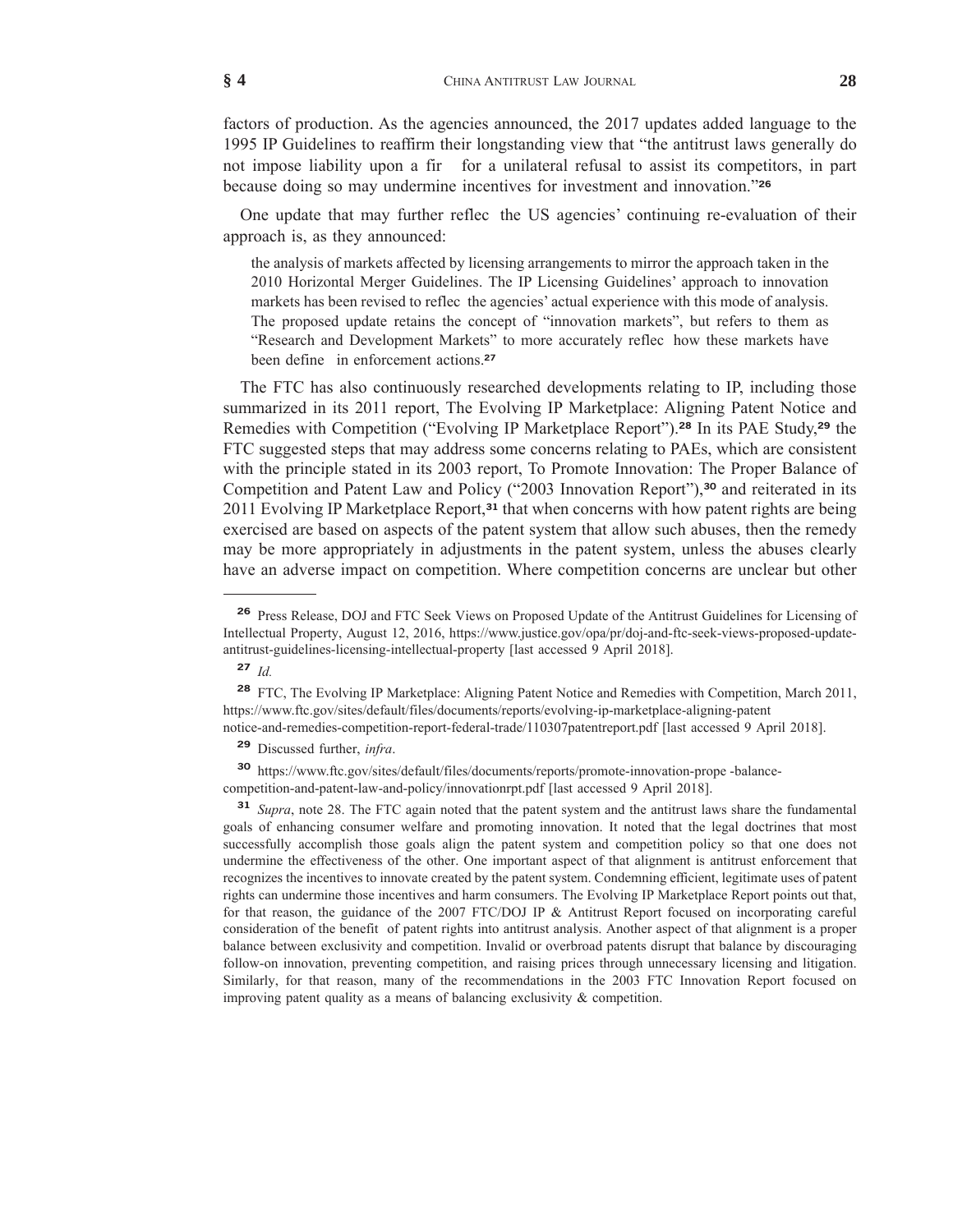concerns exist, then non-competition law remedies may be appropriate instead of competition law enforcement.

#### **5. ANTITRUST APPROACH TO SEPs**

One definitio of standards is "a set of characteristics or qualities that describes features of a product, process, service, interface or material".**<sup>32</sup>** The process of standard setting is that of identifying, developing and/or choosing such a set of characteristics or qualities. Standard setting may be as simple as agreeing on the size of paper, such as the A4 size that is common outside the US, so that printers can be built to handle a few sizes of paper, or the configuratio of electrical plugs, so that different types of appliances may be connected to wall outlets and get power. Such standards free up market participants to focus on how to build better printers or appliances, instead of expending effort to deal with ancillary issues such as accommodating an unlimited range of paper sizes or electrical wall outlet configurations

Thus, standard setting has beneficia effects, increasing consumer welfare and efficiency by establishing uniform approaches that enable interoperability and scale. However, there are opportunities for anticompetitive conduct and impact. The standards development process, and standards themselves, may be abused and create anticompetitive effects.**<sup>33</sup>** Standards, and the standards development process, are generally tested in the US under the rule of reason. Some of the factors that may be considered are whether there is economic detriment to a fir excluded or unqualifie as a result of the adoption of a particular standard, the scope of the restrictions in the standard, how the standard is applied, and whether a boycott or price fixin is involved.**<sup>34</sup>**

Nowadays, many standards incorporate IP and require licenses of IP to be implemented. Under many standard development organization ("SDO") policies, a patent is "essential" to a standard if it is not possible as a technical matter to implement the standard without infringing the patent.

The activities of holders of IP, often patents, essential to the implementation of a standard, or SEPs, may be subject to antitrust scrutiny, both during the development of the standard, and after the standard has been adopted. There may be antitrust and other implications of a possible failure to disclose SEPs during the standard development process, and of the royalty structure and other terms that the holder of a SEP demands in licenses to enable implementation of the standard. There is a significan concern with SEPs holders controlling and misusing market power that they obtained only because their IP is essential to implement a standard. One court has held that ownership of a SEP does not necessarily confer market

**<sup>32</sup>** Estaban Burrone, Standard, Intellectual Property Rights (IPR) and Standards-setting Process, http://www. wipo.int/sme/en/documents/ip\_standards\_fulltext.html#P4\_83 [last accessed 9 April 2018].

**<sup>33</sup>** *See, e.g.*, *Allied Tube and Conduit Corp. v. Indian Head, Inc.*, 486 U.S. 492 (1988), where the Supreme Court affirmed the Sherman Act § 1 liability of a member of a fir safety association for influencin the association to adopt a biased safety code to benefi its own product and disfavor competing products. *See also*, *Radiant Burners, Inc. v. Peoples Gas Light & Coke Co.*, 364 U.S. 656 (1961); *Am. Soc'y of Mech. Eng'rs, Inc. v. Hydrolevel Corp.*, 456 U.S. 556 (1982).

**<sup>34</sup>** *Supra* note 33.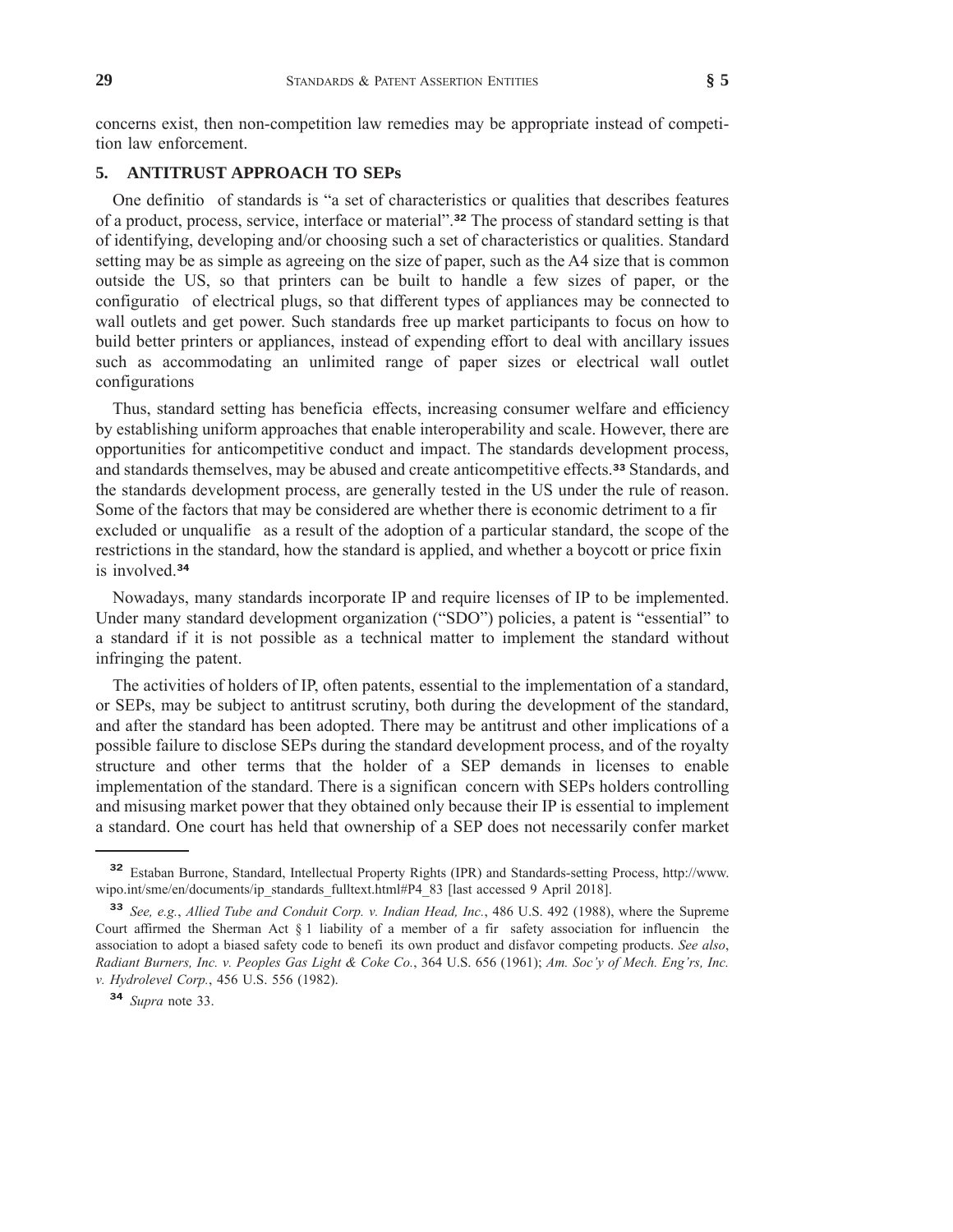power.**<sup>35</sup>** The Antitrust Division of the US Department of Justice ("DOJ") find that inclusion in a standard "does not magically transform a lawful patent right into an unlawful monopoly."**<sup>36</sup>** Nonetheless, "when a standard incorporating patented technology (owned by a participant in the standard-setting process) becomes established, switching may become difficult and expensive. This lock-in may cause that particular technology to gain market power."**<sup>37</sup>**

The consent order that the FTC reached in 1996 with Dell Computer Corp. may be the firs of the current generation of cases reflectin concerns about SEPs.**<sup>38</sup>** In *Dell*, the FTC alleged that Dell had violated Section 5 of the Federal Trade Commission Act through its participation in the Video Electronics Standards Association ("VESA"). While a member of VESA, Dell supported a design standard for a computer bus design, the VL-bus. Dell certifie to VESA that the standard did not infringe on any Dell patents. In fact, a year earlier, Dell had received a patent covering the mechanical slot configuratio used on the computer motherboard to receive the VL-bus card. Not only did Dell apparently fail to disclose this patent, but, once the standard was implemented, Dell informed VESA members who were manufacturing computers using the new design standard that they were infringing Dell's patents. The FTC alleged that Dell harmed competition by hindering, preventing, and raising the costs associated with, the acceptance of the VL-bus standard. In addition, the FTC alleged that Dell's actions had chilled willingness to participate in industry standard setting efforts. Dell entered into a consent decree which required it to cease all efforts to enforce the patent.

Another notable example is the *Rambus* case,**<sup>39</sup>** which was litigated from the FTC in 2002 through to the D.C. Circuit Court of Appeals in 2008. The FTC alleged that Rambus, Inc. had violated Section 5 of the FTC Act by participating in the work of an industry standard setting organization, JEDEC, without disclosing that it possessed a patent and several pending patent applications that covered technologies ultimately adopted in some JEDEC standards. According to the FTC, Rambus perfected its patent rights, and once the standards had become widely adopted, enforced those patents against companies manufacturing products in compliance with the standards.**<sup>40</sup>**

**<sup>35</sup>** *ChriMar Systems v. Cisco Systems*, 72 F. Supp. 3d 1012 (N.D. Cal. 2014). *Cf. Broadcom Corp. v. Qualcomm Inc.*, 501 F.3d 297, 314 (3d Cir. 2007) (stating, on a motion to dismiss, that "[a] standard, by definition eliminates alternative technologies").

**<sup>36</sup>** Makan Delrahim, Assistant Att'y Gen., Dep't of Justice, Antitrust Div., The "New Madison" Approach to Antitrust and Intellectual Property Law, Remarks Before the Univ. of Penn. Law School at 8-9 (March 16, 2018) ("DELRAHIM MAR. 2018 REMARKS") (citing Alexander Galetovic & Stephen Haber, *The Fallacies of Patent-Holdup Theory*, 13 J. COMP. L. & ECON. 1, 36-41 (2017)), *available at* https://www.justice.gov/opa/ speech/file/1044316/downloa [last accessed 1 July 2018].

**<sup>37</sup>** Renata Hesse, Dep. Assistant Att'y Gen., US Dep't of Justice, Antitrust Div., Six "Small" Proposals for SSOs Before Lunch, Remarks Before the ITU-T Patent Roundtable, at 5 (Oct. 10, 2012), www.justice.gov/atr/ file/518951/downloa [last accessed 1 July 2018].

**<sup>38</sup>** *In re Dell Computer Corp.*, 121 F.T.C. 616 (1996).

**<sup>39</sup>** *Rambus Inc. v. FTC*, 522 F.3d 456, 464–67 (D.C. Cir. 2008).

**<sup>40</sup>** *In the Matter of Rambus, Inc.*, Docket No. 9302 (June 18, 2002) (complaint), https://www.ftc.gov/sites/ default/files/documents/cases/2002/06/020618admincmp.pd [last accessed 2 July 2018].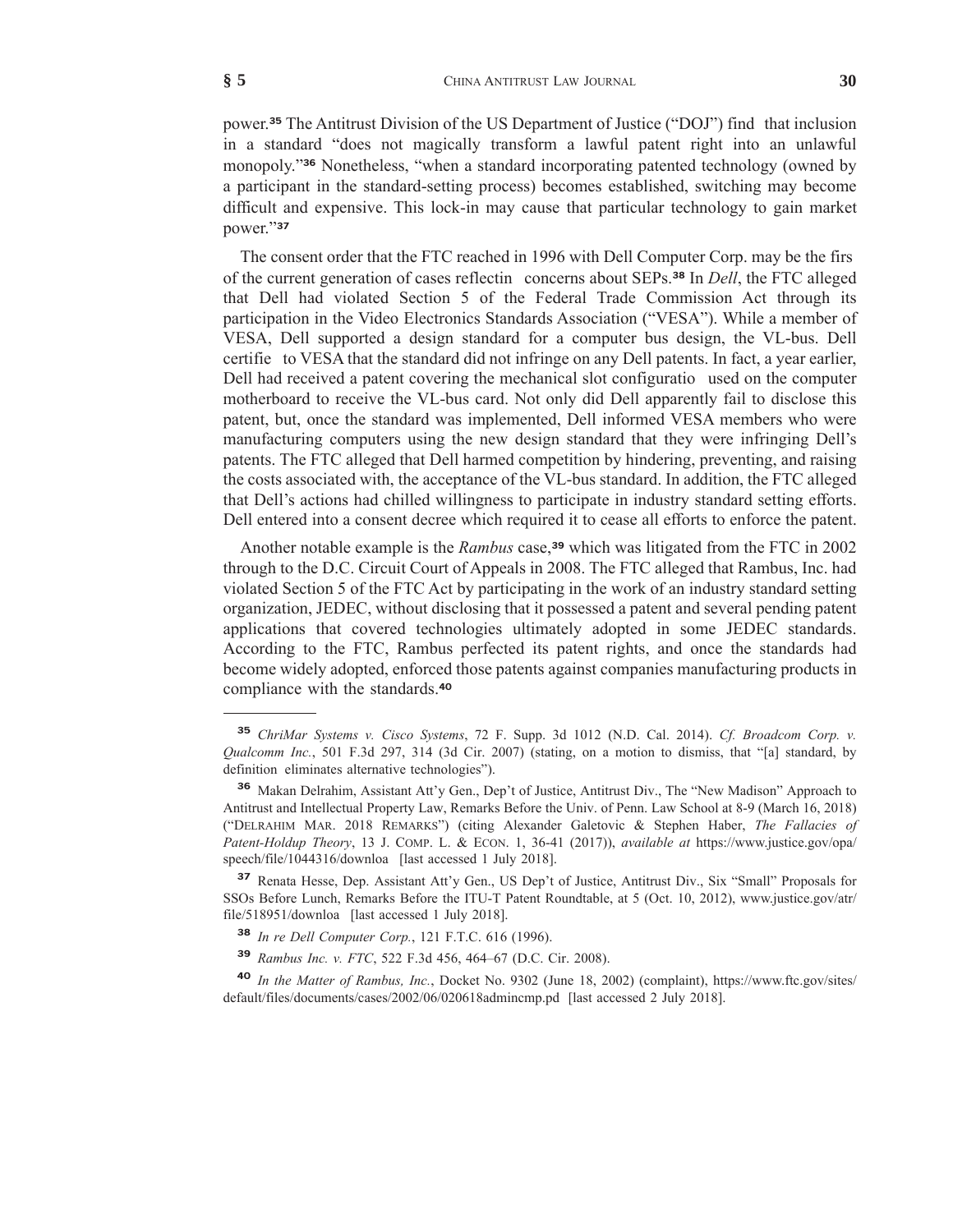The FTC Administrative Law Judge dismissed the FTC's claims, findin that Complaint Counsel did not demonstrate: (1) that the challenged conduct amounted to a pattern of anticompetitive acts and practices, (2) exclusionary conduct, (3) intent, (4) causation, (5) anticompetitive effects or (6) that manufacturers needed to use Rambus's technology to comply with the standard.**<sup>41</sup>** The Commission reversed the ALJ and found that Rambus had in fact violated Section 2 of the Sherman Act and Section 5 of the FTC Act.**<sup>42</sup>** The Commission found that a key factor was whether the specifi standards development process created a reasonable expectation of non-deceptive conduct that Rambus's behavior failed to meet, and rejected Rambus's argument that its non-disclosure of information relating to its patent applications was necessary to protect trade secrets.

The D.C. Circuit reversed, findin that, even if there would have been anticompetitive impact if Rambus had engaged in deception to avoid being excluded from the standards, there would have been no anticompetitive effect if Rambus had only avoided making assurances that it would demand only reasonable and non-discriminatory ("RAND") license fees.**<sup>43</sup>** It reasoned that "an otherwise lawful monopolist's use of deception simply to obtain higher prices normally has no particular tendency to exclude rivals and thus to diminish competition."**<sup>44</sup>** Ultimately the FTC dismissed its administrative complaint.**<sup>45</sup>**

Although US antitrust law imposes no general duty to deal or otherwise aid competitors**<sup>46</sup>** and the US antitrust agencies have stated that "[a]ntitrust liability for mere unilateral, unconditional refusals to license will not play a meaningful part" in their enforcement efforts,**<sup>47</sup>** another area that has been a focus of concern is that of the alleged refusal to license SEPs, or refusal to license SEPs on RAND or fair, reasonable and non-discriminatory ("FRAND") terms. While, with the exception of one case that is pending,**<sup>48</sup>** the cases brought

**<sup>41</sup>** *In the Matter of Rambus, Inc.*, Docket No. 9302 (February 23, 2004) (Initial Decision) https://www.ftc. gov/sites/default/files/documents/cases/2004/02/040223initialdecision.pd [last accessed 9 April 2018].

**<sup>42</sup>** *In the Matter of Rambus, Inc.*, Docket No. 9302 (Aug. 2, 2006), *available at* http://www.ftc.gov/os/adjpro/ d9302/060802commissionopinion.pdf [last accessed 9 April 2018].

**<sup>43</sup>** *Rambus v. FTC*, 522 F.3d at 464, *supra* note 39.

**<sup>44</sup>** *Id.* at 464. The Court of Appeals also outlined the requirements for findin that a patent holder's knowing or deceptive failure to disclose information about potential patent protection during the standard development process constitutes unlawful monopolization. *Id*. at 464–67.

**<sup>45</sup>** *In re Rambus, Inc.*, No. 9302 (FTC 2009), https://www.ftc.gov/sites/default/files/documents/cases/2009 05/090512orderdismisscomplaint.pdf [last accessed 9 April 2018].

**<sup>46</sup>** *See, e.g.*, *Verizon Commc'ns., Inc. v. Law Offıces of Curtis V. Trinko, LLP*, 540 U.S. 398, 408, 409, 411 (2004); *In re Indep. Serv. Orgs. Antitrust Litig.*, 203 F.3d 1322, 1327 (Fed. Cir. 2000); *Image Tech. Servs. v. Eastman Kodak Co.*, 125 F.3d 1195, 1218–19 (9th Cir. 1997); *Data Gen. Corp. v. Grumman Sys. Support Corp.*, 36 F.3d 1147, 1187 (1st Cir. 1994).

**<sup>47</sup>** 2007 FTC/DOJ IP & Antitrust Report at 32, *supra* note 2.

**<sup>48</sup>** *Federal Trade Commission v. Qualcomm Inc.* is pending before the US District Court in the Northern District of California. The FTC alleges that Qualcomm, a vertically-integrated SEP holder, unlawfully monopolized by seeking to unlawfully maintain its alleged monopoly in baseband processors (chipsets) by conduct including refusing to license its FRAND-committed SEPs to component manufacturers such as rival chipset makers, leading to substantial foreclosure in the downstream chipset market. *See* Complaint of Federal Trade Commission for Equitable Relief, *Federal Trade Commission v. Qualcomm, Inc.*, 5:17-CV-00220 (N.D.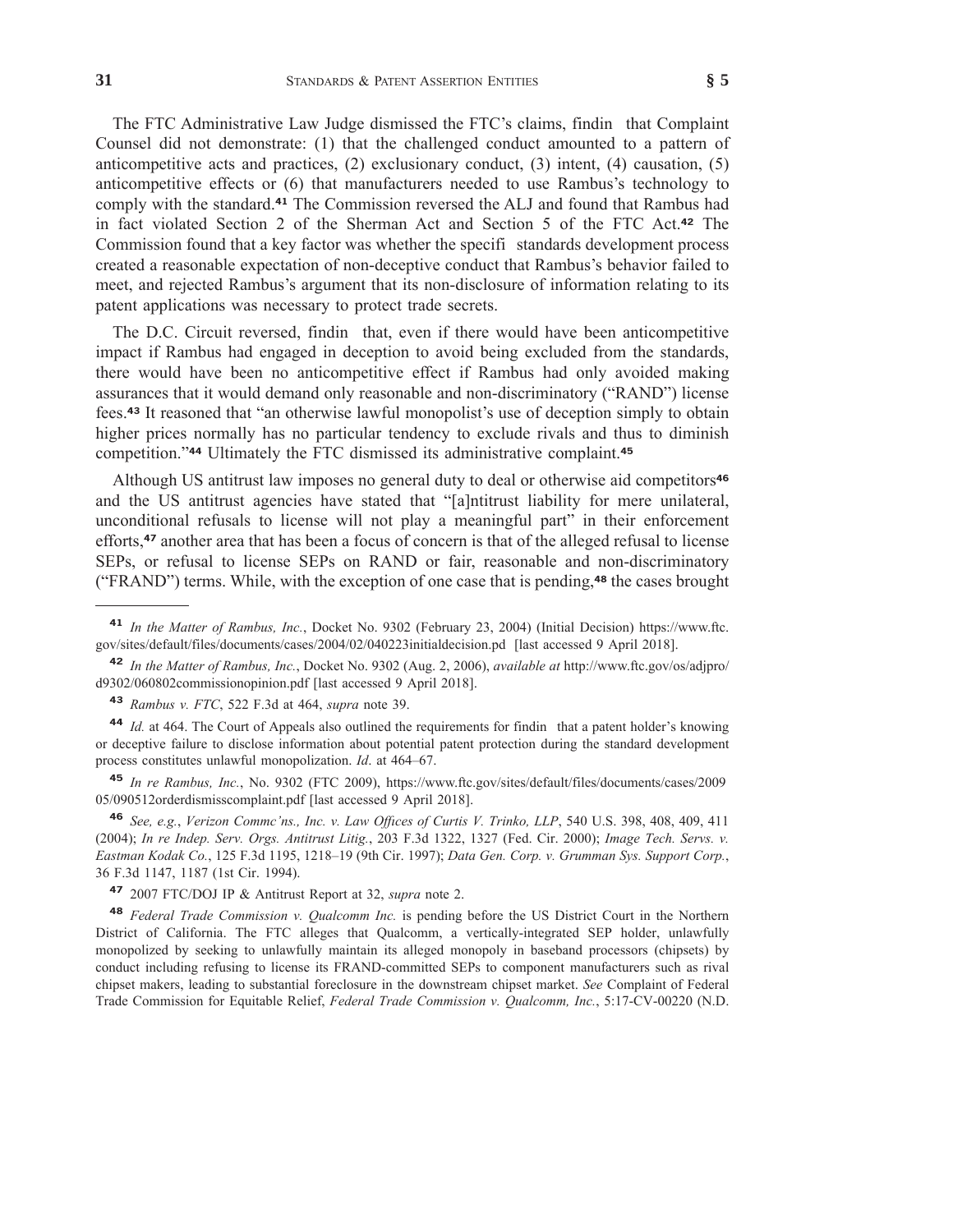by the US agencies to date involving allegations of refusal to license on F/RAND terms in breach of a F/RAND commitment have been resolved by consent decree,**<sup>49</sup>** and sometimes under the unfair practices prong of the FTC Act instead of the unfair methods of competition prong,**<sup>50</sup>** the competition law approach of the US agencies to standards remains adhering to basic principles. There is a concern that a F/RAND commitment not be transformed "into a compulsory licensing scheme."**<sup>51</sup>**

A significan factor is that SDOs in the US are overwhelmingly private organizations, with little if any government involvement. The practices of SDOs in the US vary widely and are influence by the industries and histories involved. For example, while many US SDOs require F/RAND commitments from holders of SEPs, often as a quid pro quo for the inclusion of the IP in the standard, other SDOs require only disclosure by IP holders of potential SEPs and of their intent regarding the licensing of the SEPs to standard implementers. In some cases, the holder of the potential SEPs may commit to offer royalty-free licenses or set forth the specifi terms under which it will license SEPs. In other cases, the holder of the potential SEPs may make a F/RAND commitment. The terms and conditions of patent license agreements, including agreements under F/RAND commitments, are negotiated bilaterally, between a patent holder and a potential licensee, taking into account the specifi facts and circumstances of the parties and the relevant technologies, industries and jurisdictions. There is no one-size-fits-al definitio of F/RAND terms.

Initially, it might be noted that "de facto" technical standards, those technologies that become standard because they succeeded in the market place, are treated under US law just like any other IP. The majority view in the US is that there is little reason to subject "de facto" standards to the more stringent requirements that may be appropriate for collaboratively set standards adopted by SDOs, unless the holder of an essential patent for a "de facto" standard

Cal. 2017), https://www.ftc.gov/system/f les/documents/cases/170117qualcomm\_redacted\_complaint.pdf [last accessed 1 July 2018]; *FTC v. Qualcomm Inc.*, No. 17-CV-00220-LHK, 2017 U.S. Dist. LEXIS 98632 (N.D. Cal. June 26, 2017). The 2-1 Commission vote to fil the complaint was over the dissent of Commissioner Ohlhausen. Dissenting Statement of Commissioner Maureen K. Ohlhausen, *In re Qualcomm, Inc.* File No. 121-0199 1-2 (Jan. 17, 2017), https://www.ftc.gov/system/files/documents/cases/170 17qualcomm\_mko\_dissenting\_statement\_17- 1-17a.pdf [last accessed 1 July 2018].

**<sup>49</sup>** *See, e.g.*, *Motorola Mobility LLC and Google Inc.*, File No. 121 0120, Docket No. C-4410 (July 23, 2013) (Decision and Order), *available at* https://www.ftc.gov/sites/default/files/documents/cases/2013/07 130724googlemotorolado.pdf [last accessed 9 April 2018]; *Robert Bosch GmbH*, FTC File Number 121-0081, Docket No. C-4377 (Apr. 23, 2013) (Decision and Order) *available at* https://www.ftc.gov/sites/default/files documents/cases/2013/04/130424robertboschdo.pdf [last accessed 9 April 2018]; *Negotiated Data Solutions LLC*, Docket No. C-4234 (Sept. 22, 2008) (Decision and Order), *available at* www.ftc.gov/sites/default/files documents/cases/2008/09/080923ndsdo.pdf [last accessed 1 July 2018].

**<sup>50</sup>** *Id.* Section 5 of the FTC Act prohibits "[u]nfair methods of competition in or affecting commerce, and unfair or deceptive acts or practices in or affecting commerce". The FTC's Bureau of Competition is responsible for enforcing the prohibition against unfair methods of competition while its Bureau of Consumer Protection enforces the prohibition against unfair or deceptive practices.

**<sup>51</sup>** Makan Delrahim, Assistant Att'y Gen., US Dep't of Justice, Antitrust Div., Take it to the Limit: Respecting Innovation Incentives in the Application of Antitrust Law, Address Before the USC Gould School of Law–Application of Competition Policy to Technology and IP Licensing at 12 (Nov. 10, 2017) ("DELRAHIM NOV. 2017 SPEECH"), www.justice.gov/opa/speech/file/1010746/downloa [last accessed 1 July 2018].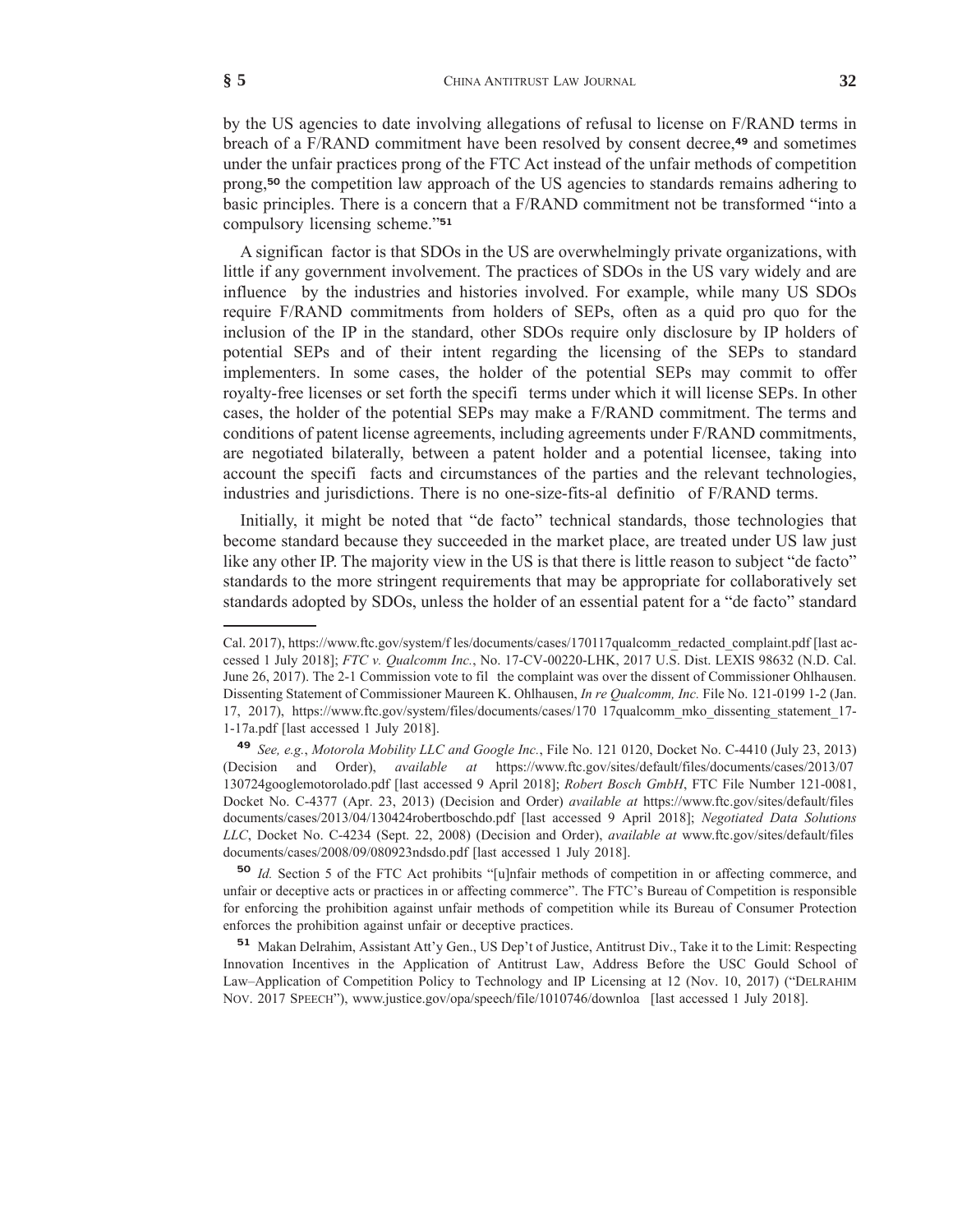has made commitments to license its IP to implement the standard. Such a situation was the case in *Intel Corp. v. VIA Technologies, Inc.***<sup>52</sup>** In that case, Intel unilaterally established a standard for certain computer chip specification incorporating its technology and provided a reciprocal royalty-free license available on its website for the technology. Via accepted Intel's license and manufactured products that complied with the standard. Intel sued for infringement, claiming that the license did not cover technology needed to implement optional portions of the standard. The Federal Circuit Court of Appeals found that, while the parties' differing interpretations of the scope of the license each had merit, the District Court did not err in resolving the ambiguity against the drafter, Intel, and affirmed the District Court's summary judgment of non-infringement.

In contrast, de jure standards, those technologies that become standard because they are adopted by an SDO, may appropriately be treated differently, because they may achieve a market position that is not solely the result of competition.

In all cases, there are at least two levels at which the antitrust analysis is made. First, there is the question of whether the particular standard has market power. The competitive impact of conduct relating to a SEP depends significantl on the market power of the standard involved. If the standard is not dominant, does not have the power to control prices or exclude competition, then it would appear difficult to argue that any IP that reads on the standard, whether or not a SEP, has market power by virtue of reading on the standard. In that case, conduct involving that IP in relation to the standard may not rise to the level of an antitrust violation.

Second, even if the standard involved has market power, there is still the question as to whether any particular IP that reads on the standard has market power. The question remains whether the patent holder has the power to control prices or exclude competition in a relevant market. Any conclusion of market dominance should be reached only after a case-by-case factual analysis, including in the case of SEPs. It is not always clear that the IP is a SEP.**<sup>53</sup>** And it is unclear whether a SEP must have market power. During the development of a standard, it is often unclear which patents will ultimately be essential, both because the standard itself is evolving and because the scope of protection afforded by a patent usually changes during the patent application process. Participants therefore typically identify, if required or asked to do so, patents and patent applications that "may be" essential, rather than patents and applications that "are" essential. Whether a declared ("may be") essential patent is actually essential is an issue that may never need to be resolved or that may be resolved later. For example, some holders of SEPs do not actively seek to assert their patents, but instead hold their patents for defensive purposes. There is no need for the holders of such patents or implementers of standards to determine whether such patents are actually essential.

**<sup>52</sup>** 319 F.3d 1357 (Fed. Cir. 2003).

**<sup>53</sup>** Determining whether a SEP is actually standard-essential requires a legal and technical review. No SDO evaluates essentiality, which may change as a standard is developed. Instead, many SDOs require participants to declare patents or patent applications that are potentially essential to a standard under development. In any event, even in the case of a truly essential patent, one that the standard reads on, some standard implementers may develop alternatives that enable them to implement the standard without infringing on the SEP.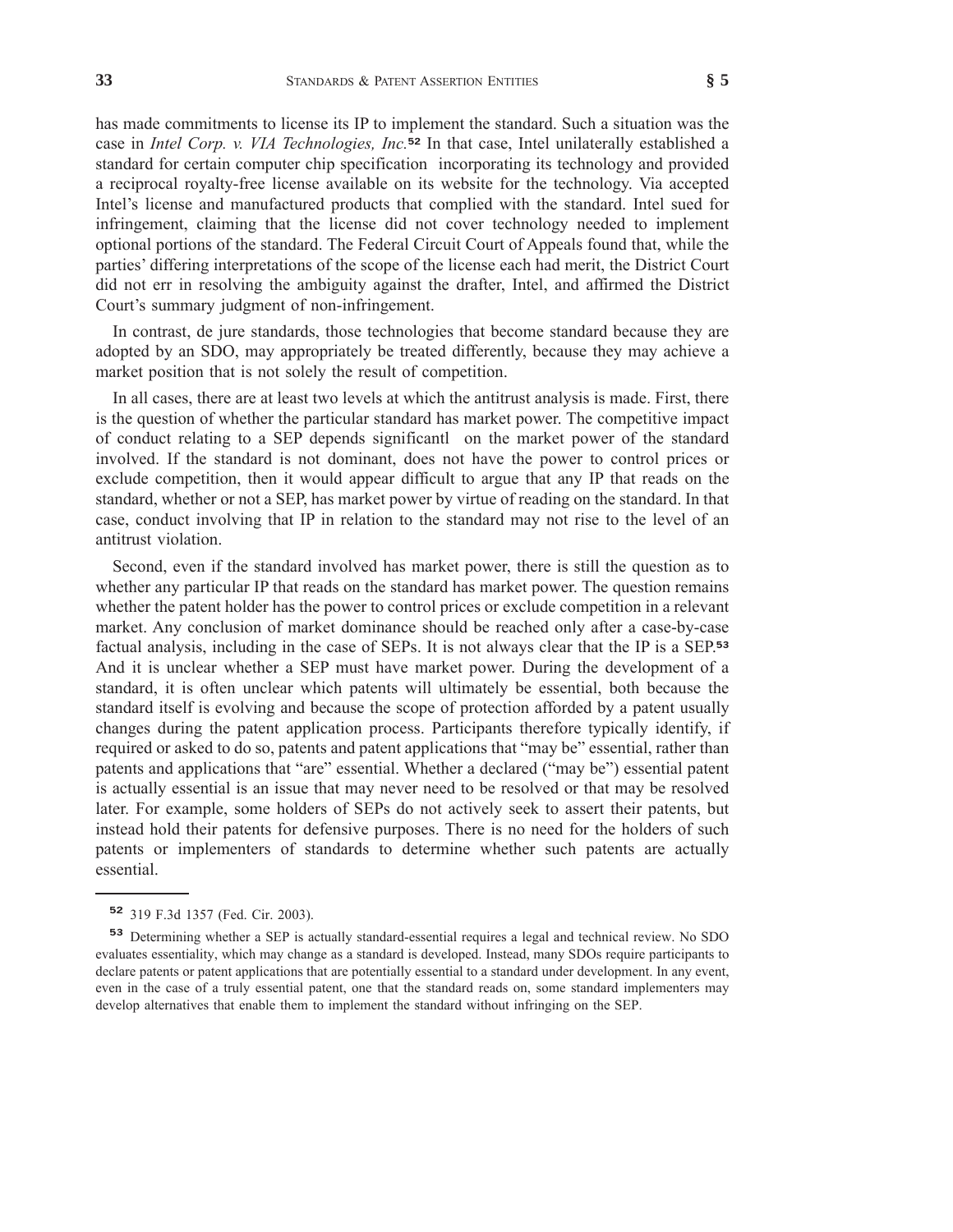Moreover, where SEPs are subject to contractual F/RAND obligations, commitments to license the SEPs under F/RAND terms, the SEP holder substantially limits the circumstances in which it may refuse to grant a license or obtain injunctive relief against infringement. A F/RAND commitment may constrain or mitigate a SEP holder's ability to exercise any monopoly power relating to that SEP, to raise prices or exclude competition,**<sup>54</sup>** and thus may mitigate the risk of actual "patent hold-up".**<sup>55</sup>**

There is debate in the US as to whether the "nondiscriminatory" aspect of contractual F/RAND obligations would be best enforced as a contractual matter or whether competition law remedies are required.**<sup>56</sup>** The adjudicated cases in the US relating to F/RAND terms have been contract law and patent infringement cases, not competition law cases.**<sup>57</sup>** The actual market situation, including the specifi contractual F/RAND obligation and the rules of the particular SDO, should be examined. Patent, contract or other remedies may be available and more appropriate.

**<sup>57</sup>** *See Microsoft Corp. v. Motorola, Inc.*, 795 F.3d 1024 (9th Cir. 2015) (FRAND contract enforced, enforcement of German injunction enjoined, and FRAND royalties determined); *In re Innovatio IP Ventures, LLC Patent Litig.*, 921 F. Supp. 2d 903 (N.D. Ill. 2013); *Realtek Semiconductor Corp. v. LSI Corp.*, 946 F. Supp.2d 998 (N.D. Cal. 2013) (enforcing FRAND contract and granting preliminary injunction against enforcement of ITC exclusion order).

**<sup>54</sup>** *See, e.g.*, *Broadcom v. Qualcomm*, 501 F.3d at 314 *supra* note 35 ("measures such as FRAND commitments become important safeguards against monopoly power" when patented technology is incorporated into a standard).

**<sup>55</sup>** Conversely, there is also the potential for licensees to refuse to negotiate in good faith, engaging in "reverse hold-up" or "hold out."

**<sup>56</sup>** *See* US Dep't of Justice and US Patent and Trademark Office, Policy Statement on Remedies for Standard–Essential Patents Subject to Voluntary F/RAND Commitments, 6 (Jan. 8, 2013), https://www.justice. gov/sites/default/files/atr/legacy/2014/09/18/290994.pd [last accessed 9 April 2018]; discussion at DOJ/FTC December 2012 workshop on PAE activity, http://www.ftc.gov/news-events/events-calendar/2012/12/patentassertion-entity-activities-workshop [last accessed 9 April 2018]. The DOJ has concluded that breach of a good faith FRAND commitment should be analyzed under contract or fraud law instead of the "blunt" instrument of antitrust law. DELRAHIM NOV. 2017 SPEECH, *supra* note 51, at 9, 12-13; *see also* Makan Delrahim, Assistant Att'y Gen., US Dep't of Justice, Antitrust Div., The Long Run: Maximizing Innovation Incentives Through Advocacy and Enforcement at 3, Keynote Address Before the LeadershIP Conference on IP Antitrust, and Innovative Policy (April 10, 2018), https://www.justice.gov/opa/speech/file/1050956/downloa [last accessed 1 July 2018] ("[S]o-called unilateral patent hold-up is not an antitrust problem. Where a patent holder has made commitments to license on particular terms, a contract theory is adequate and more appropriate to address disputes that may arise regarding whether the patent holder has honored those commitments. . . . Using the antitrust laws to impugn a patent holder's efforts to enforce valid IP rights risks undermining the dynamic competition we are charged with fostering."); DELRAHIM MAR. 2018 REMARKS, *supra* note 36 at 9–10; Andrew Finch, Principal Dep. Assistant Att'y Gen., US Dep't of Justice, Antitrust Div., Trump Antitrust Policy After One Year, Address Before the Heritage Foundation 2 (Jan. 23, 2018), www.justice.gov/opa/speech/file/1028906 download [last accessed 1 July 2018] ("expanding the use of antitrust law to police private commitments to standard setting organizations threatens to distort the bargaining process in a way that undermines innovation").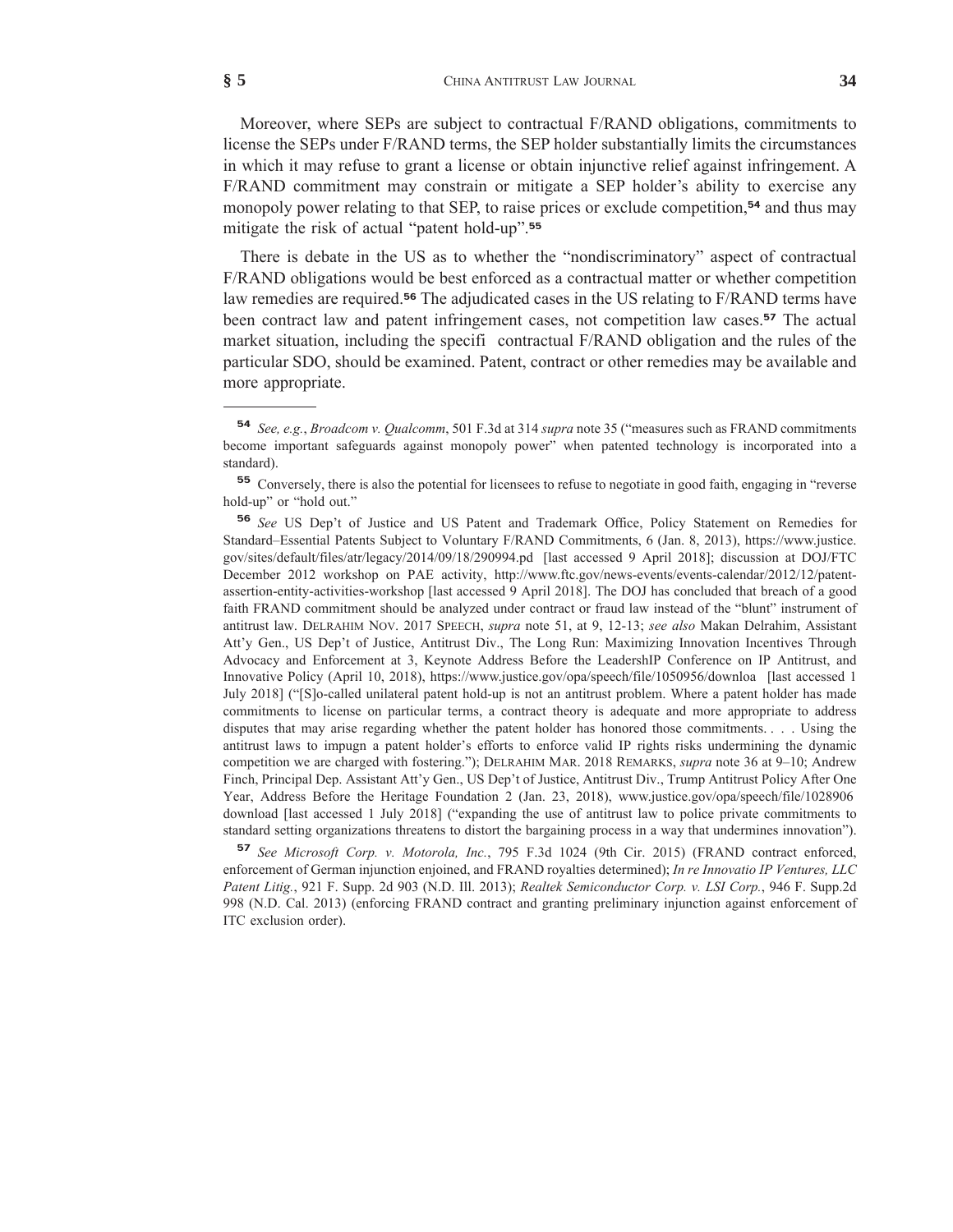#### **6. ANTITRUST APPROACH TO PAEs**

PAEs are entities which hold patents, but do not practice them, and instead gain revenues primarily from enforcing the patents against other entities.**<sup>58</sup>** There are at least three types of common PAE business models:

a. The PAE purchases patents from an operating company with the intent to monetize the patents more aggressively than the operating company, because the PAE does not have an operating company's reputational (or business relationship) constraints or need for crosslicenses.

b. The PAE has an established relationship to an operating company. For example, the PAE acquired a patent portfolio from an operating company under terms that would align the PAE's interests with the operating company's, such that the PAE could selectively enforce the patents against the operating company's rivals, thus raising the rivals' costs. Some call it privateering.**<sup>59</sup>**

c. Two operating companies jointly create a PAE with interests aligned with those of the operating companies.

Patent licenses may be ex ante or ex post. Ex ante licenses are issued to licensees that then implement the technology licensed. With ex ante licenses, PAEs offer a path to monetization for individual inventors, which can actually spur innovation. Ex post licenses are granted to licensees that sell goods or services developed or obtained independently of the patentholder, and therefore generally do not involve significan technology transfer. Such licenses can distort competition in technology markets and deter innovation. The failure of the patentee and licensee to license ex ante with technology transfer results in duplicated R&D effort.**<sup>60</sup>**

In recent years, PAEs have been established with a business model that focuses on purchasing and asserting patents against manufacturers already using the technology, rather than developing and transferring technology. These PAEs have been dubbed patent trolls and have aroused calls for action. The impact of these PAEs may have been significant **<sup>61</sup>**

**<sup>58</sup>** PAEs are a subset of non-practicing entities ("NPEs"). NPEs include research universities and other entities such as semi-conductor design houses that hold patents and do not practice them, but instead license their patent inventions to others to develop and bring to market. *See, e.g.*, Evolving IP Marketplace Report at 8 n.5, *supra* note 28.

**<sup>59</sup>** *See, e.g.*, Comments of the Consumer Electronics Association to the United States Federal Trade Commission (December 16, 20013) at 3, *available at* https://www.ftc.gov/sites/default/files/documents/public comments/2013/12/00066-87874.pdf [last accessed 30 June 2018]; Response of Adobe Systems, Inc. *et al.* to the Federal Trade Commission's Proposed Section 6(b) Information Requests to Patent Assertion Entities and Other Entities Asserting Patents (December 16, 2013) ("Adobe *et al.*") at 16–17, *available at* https://www.ftc.gov/sites/ default/files/documents/public\_comments/2013/12/00068-87877.pd [last accessed 30 June 2018].

**<sup>60</sup>** Evolving IP Marketplace Report at 8, *supra* note 28.

**<sup>61</sup>** Some industries have been affected more than others. PAE patent litigation may capitalize on ambiguity in the patent scope, so that defendants face greater litigation risk. In some field the scope of patent protection is normally quite clear, such as in the chemical and pharmaceutical areas. For other inventions, especially software and business methods, the patent often fails to provide clear notice of the existence and scope of patent protection. Over 60% of PAE suits involve difficult-to-interpret software patents. Comments of ADTRAN, Inc. ("ADTRAN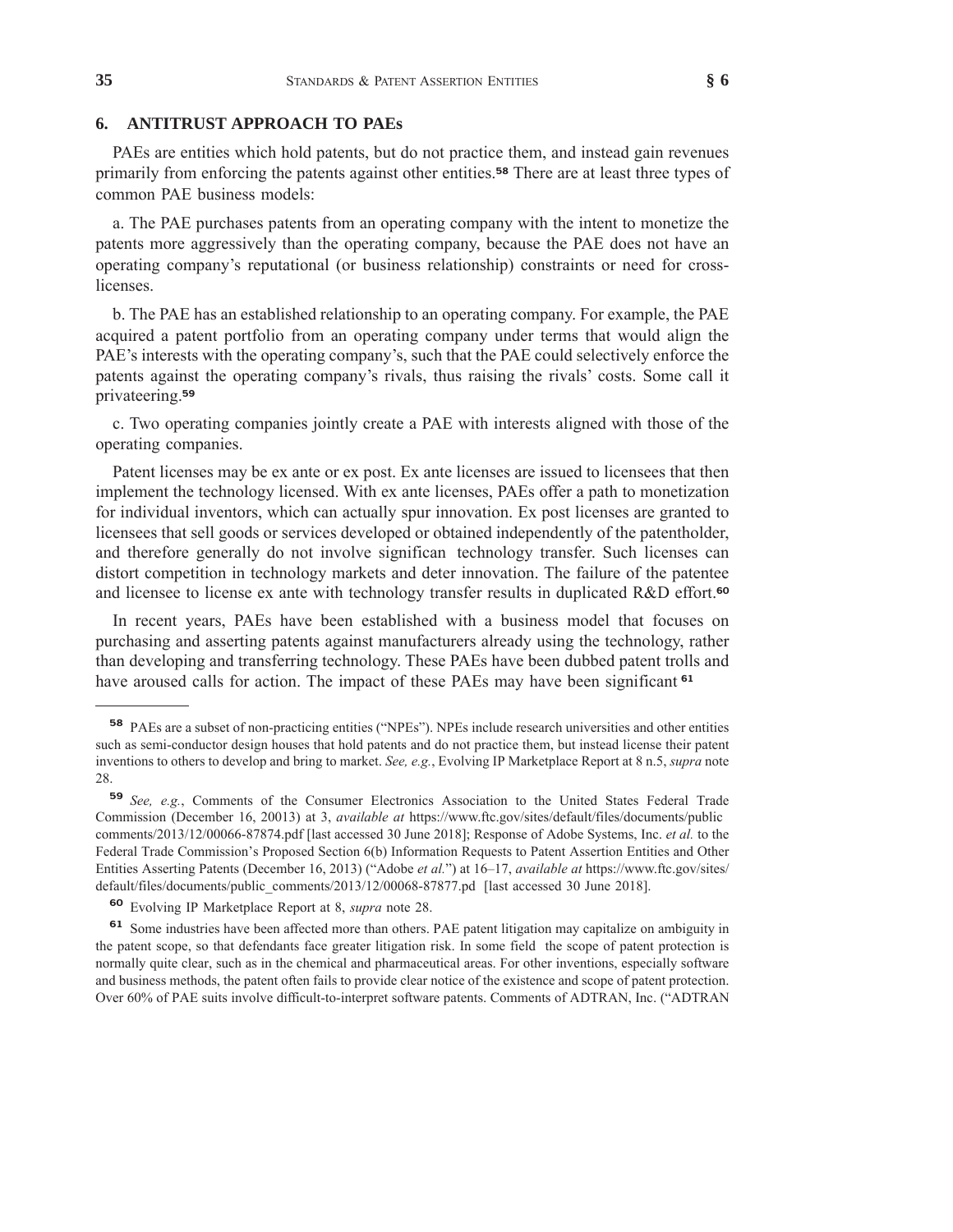- In 2012, PAEs brought 62 percent of all patent infringement cases.**<sup>62</sup>** In 2010, PAEs accounted for 29 percent of all cases.**<sup>63</sup>** The number of patent cases file rose over 12 percent from 2012 to 2013.**<sup>64</sup>** As recently as 2002, PAEs accounted for less than fiv percent of patent lawsuits.**<sup>65</sup>**
- Some studies indicate that least 66 percent of all defendants named in PAE suits are small companies and start-ups that have revenues of under USD 100 million, and 55 percent of these defendants have revenues USD 10 million or less annually.**<sup>66</sup>**
- PAEs reportedly lose 92 percent of the time when their cases are actually litigated, far greater than the 60 percent failure rate for infringement claims by non-PAEs.**<sup>67</sup>**
- For almost 15 years, from 2003 to 2017, median damage awards for NPEs (which includes PAEs) were reportedly nearly double and often over triple the median damages awarded to practicing entities.**<sup>68</sup>**
- Patent litigation in the US is expensive. A single litigation can cost more than USD 5 million in attorneys' fees and costs.**<sup>69</sup>** Discovery costs alone can range from USD 350,000 to USD 3 million.**<sup>70</sup>**

**<sup>64</sup>** Comments of the National Retail Federation regarding Patent Assertion Entities (June 18, 2018) at 2 ("NRF Comments"), *available at* https://www.ftc.gov/system/files/documents/public\_comments/2014/06/00018-90474 pdf [last accessed 30 June 2018].

**<sup>65</sup>** ADTRAN Comments at 1, *supra* note 61.

**<sup>66</sup>** Colleen Chien, Patent Trolls by the Numbers (March 14, 2013), *available at* https://patentlyo.com/patent/ 2013/03/chien-patent-trolls.html [last accessed 30 June 2018], NRF Comments, *supra* note 64 at 2; Adobe *et al. supra* note 59 at 8–9.

**<sup>67</sup>** Davis Polk & Wardwell LLP, Public Comment on the Commission's Section 6(b) Report on Patent Assertion Entities: How the Commission Can Most Effectively Use Its Authority To Protect Both Consumers and Competition (December 16, 2013) at 3, *available at* https://www.ftc.gov/sites/default/files/documents/public comments/2013/12/00071-87881.pdf [last accessed 30 June 2018].

**<sup>68</sup>** PwC, 2013 Patent Litigation Study: Big cases make headlines, while patent cases proliferate at 8, *available at* http://patentdocs.typepad.com/files/2013-patent-litigation-stud .pdf [last accessed 30 June 2018]; PwC, 2018 Patent Litigation Study (May 2018) ("2018 PwC Study") at 9, *available at* https://www.pwc.com/us/en/forensicservices/publications/assets/2018-pwc-patent-litigation-study.pdf [last accessed 1 July 2018].

**<sup>69</sup>** Additional Comments of Intel Corporation on the Federal Trade Commission's Revised Proposed Section 6(b) Information Requests About Patent Assertion Entities and Other Entities Asserting Patents (June 18, 2014) at 2 n.4, *available at* https://www.ftc.gov/system/files/documents/public\_comments/2014/06/00032-90499.pd [last accessed 30 June 2018].

**<sup>70</sup>** US General Accountability Office, "Intellectual Property: Assessing Factors that Affect Patent Litigation Could Help Improve Patent Quality" (August 2013) at 37 ("GAO IP Report"), *available at* https://www.gao. gov/assets/660/657103.pdf [last accessed 1 July 2018]; NRF Comments, *supra* note 64 at 2.

Comments") at 3–4, *available at* https://www.ftc.gov/sites/default/files/documents/public\_comments/2013/12 00064-87872.pdf [last accessed 1 July 2018].

**<sup>62</sup>** Exec. Office of the President, Patent Assertion and US Innovation at 5 (2013) ("Executive Patent Assertion Report"), *available at* https://obamawhitehouse.archives.gov/sites/default/files/docs/patent\_report.pd [last accessed 30 June 2018].

**<sup>63</sup>** *Id.*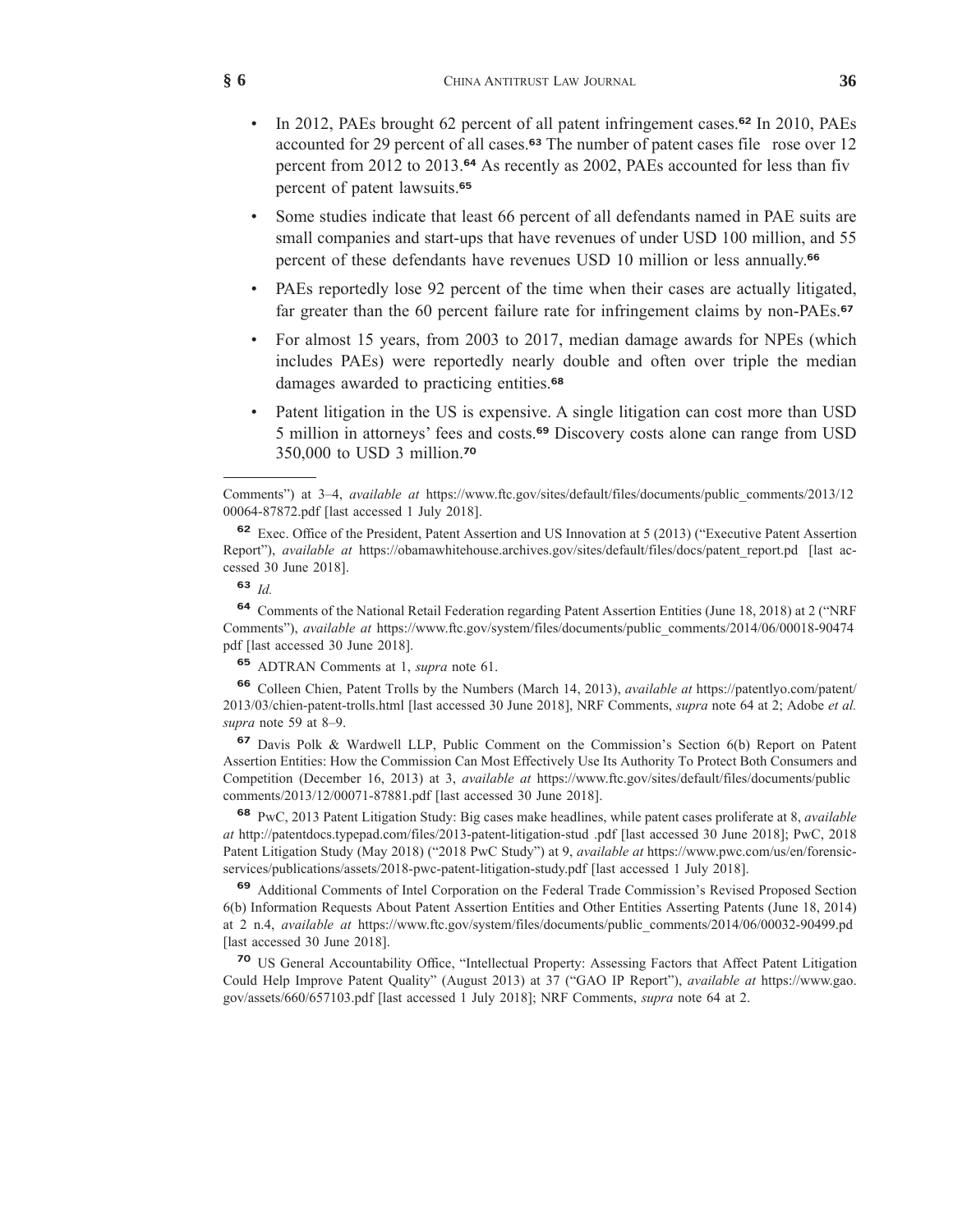In reaction to troubling reports of abusive IPR infringement litigation, including by PAEs, there was a flurr of reaction.**<sup>71</sup>** At the federal level, executive actions included: (1) requiring disclosure of the real party-in-interest in proceedings before the Patent & Trademark Office ("PTO"); (2) tightening functional claiming in patents; (3) empowering downstream users by requiring the PTO to publish educational and outreach materials, including an accessible, plain-English website offering answers to common questions by those facing demands from a possible PAE; (4) expanding dedicated outreach and study; (5) strengthening the enforcement process of exclusion orders by having the US IP Enforcement Coordinator launch an interagency review of existing procedures that the Customs & Border Patrol and the International Trade Commission ("ITC") use to evaluate the scope of exclusion orders.**<sup>72</sup>** The president also recommended to Congress legislation: (1) requiring patentees and patent applicants to disclose the real party-in-interest in seeking to enforce patents or PTO review of a patent; (2) permitting more discretion in awarding fees to prevailing parties in patent

cases, and providing district courts with more discretion to award attorney's fees as a sanction for abusive court filings (3) expanding the PTO's transitional program for covered business method patents to include a broader category of computer-enabled patents and permit a wider range of challengers to petition for review of issued patents before the Patent Trial & Appeals Board; (4) protecting off-the-shelf use of products covered by patents by consumers and businesses, by providing them with better legal protection against liability; (5) changing the ITC standard for obtaining an injunction to better align it with the traditional four-factor test set forth in the Supreme Court's decision in *eBay Inc. v. MercExchange, L.L.C*.;**<sup>73</sup>** (6) using demand letter transparency to help curb abusive suits, incentivizing public filin of demand letters in a way that makes them accessible and searchable to the public; and (7) ensuring that the ITC has adequate flexibilit in hiring qualifie Administrative Law Judges.**<sup>74</sup>**

Nonetheless, there is little empirical evidence on the competitive costs and benefit of PAE activity. While there is some information on PAE litigation, there is a lack of reliable data regarding the amount of PAE litigation, and the outcome of those cases. The lack of transparency regarding patent ownership also makes it difficult to track litigation. In addition, confidentialit provisions in licensing agreements obscure the outcome of demand letters and settlement negotiations. And settlements generally include non-disclosure provisions. Beyond litigation, patent holders much more frequently issue demand letters than commence infringement litigation. Demand letters are rarely made public. There are reports that just two PAEs have sent approximately 30,000 demand letters to small businesses around the US.**<sup>75</sup>**

**<sup>71</sup>** *See, e.g.*, PwC, 2014 Patent Litigation Study: As case volume leaps, damages continue general decline (July 2014) at 2, *available at* https://www.pwc.com/us/en/forensic-services/publications/assets/2014-patent-litigationstudy.pdf [last accessed 1 July 2018].

**<sup>72</sup>** *See*, Press Release, White House, "Fact Sheet: White House Task Force on High-Tech Patent Issues" (June 4, 2013) ("White House Press Release"), *available at* https://obamawhitehouse.archives.gov/the-press-office/ 2013/06/04/fact-sheet-white-house-task-force-high-tech-patent-issues [last accessed 30 June 2018].

**<sup>73</sup>** 547 U.S. 388 (2006).

**<sup>74</sup>** *See*, White House Press Release, *supra* note 72.

**<sup>75</sup>** Public Comments of the Electronic Frontier Foundation regarding Investigation of Patent Assertion Entities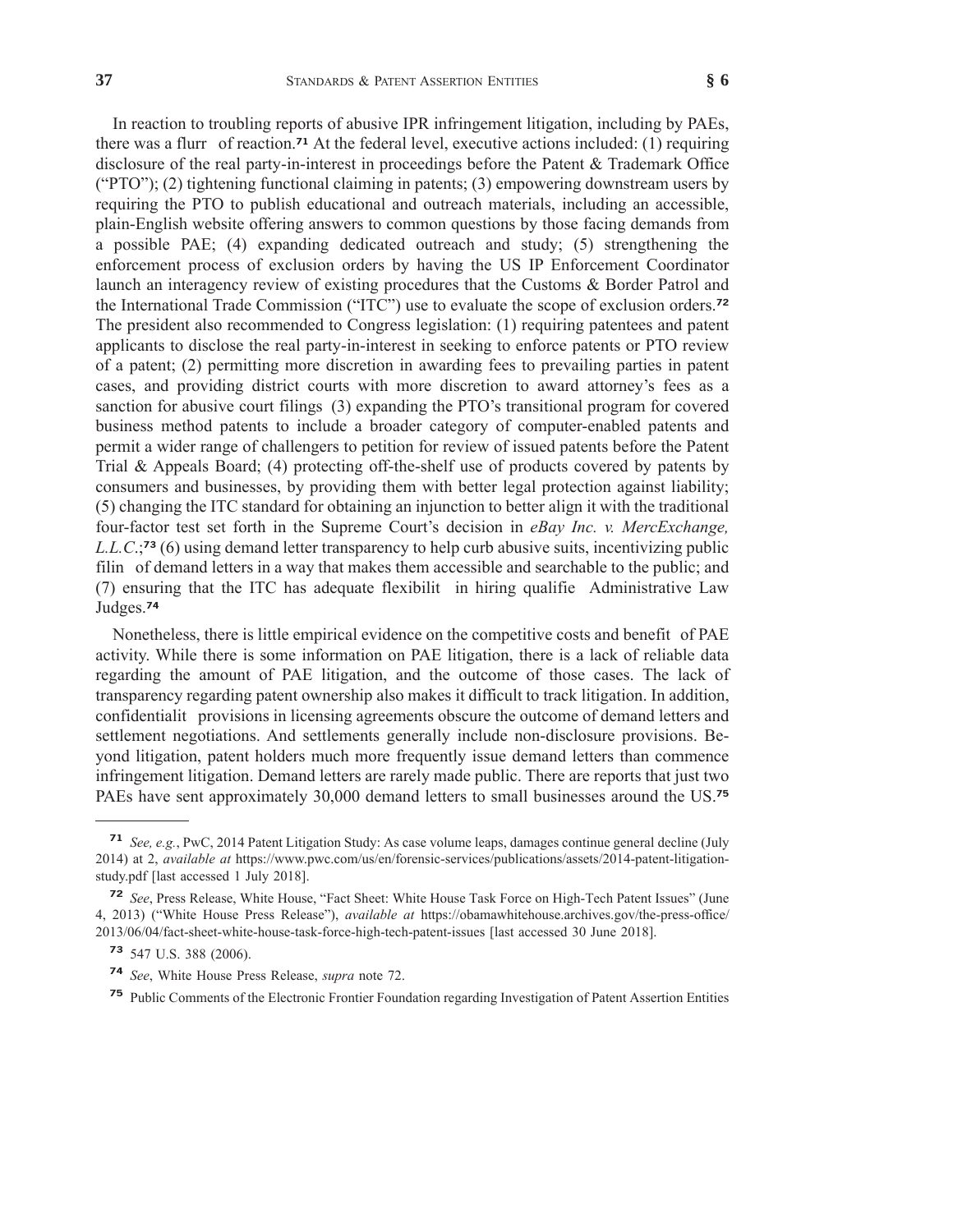In the context of calls for quick action against patent trolls and anecdotes told of abusive practices by PAEs,**<sup>76</sup>** in 2014 the US FTC began a study of PAE activity.**<sup>77</sup>** The FTC issued its PAE Study in October 2016, reporting on the results of its study.**<sup>78</sup>** The following three aspects of the PAE Study are striking:

1. While there have been continuous calls for quick action against patent trolls and anecdotes told of abusive practices by PAEs, the FTC took the time and effort to gather facts before taking or recommending any action.

2. Based upon its study, the FTC recommended several changes in procedures for patent litigation,**<sup>79</sup>** and is silent on any application of the antitrust laws. One may conclude that the FTC sees no special application of the antitrust laws to PAE activities.**<sup>80</sup>**

**<sup>77</sup>** Notice of Office of Management and Budget Action (Aug. 8, 2014), *available at* http://www.mlex.com/ US/Attachments/2014-08-15\_PA768DT7N27FL736/2014-08-08-omb-pae-study.pdf [last accessed 1 July 2018]; FTC, Patent Assertion (PAE) study, at https://www.ftc.gov/policy/studies/patent-assertion-entities-pae-study [last accessed 2 July 2018]. In preparation for its study, the FTC conducted a workshop in 2012 (https://www.ftc. gov/news-events/events-calendar/2012/12/patent-assertion-entity-activities-workshop [last accessed on 29 June 2018]) and public consultations in 2013 (https://www.ftc.gov/sites/default/files/documents/federal\_register notices/2013/10/131003paereportsfrn.pdf [last accessed 29 June 2018]) and 2014 (https://www.ftc.gov/policy/ public-comments/2014/06/initiative-568 [last accessed 29 June 2018]). The study sought information regarding questions including: (1) how PAEs organize their corporate legal structure, including parent and subsidiary entities; (2) the types of patents that PAEs hold, and how they organize their holdings; (3) how PAEs acquire patents, and how they compensate prior patent owners; (4) how PAEs engage in assertion activity (*i.e.* demand, litigation, and licensing behavior); (5) the cost to PAEs of assertion activity; and (6) what PAEs earn through assertion activity. (https://www.ftc.gov/system/files/attachments/patent-assertion-entities-pae-study/pae\_study information\_request\_a.pdf and https://www.ftc.gov/system/files/attachments/patent-assertion-entities-pae-study pae\_study\_information\_request\_b.pdf [both last accessed 29 June 2018]). It also included two case studies, one describing PAE activity generally, and one that compares PAE assertion activity to that of manufacturers and NPEs in the wireless chipset sector. PAE Study, *supra* note 10, at 2–3.

# **<sup>78</sup>** *Id.*

**<sup>79</sup>** The FTC recommended that: (1) rules and case management practices be developed to address discovery burden and cost asymmetries in PAE litigation (PAE Study at 9); (2) Federal Rule of Civil Procedure 7.1 be amended to cover a broader range of non-party interested entities or persons (*id.* at 11); (3) courts be encouraged to stay a PAE's infringement action against a customer or end-user, where the PAE has already sued the manufacturer of the product under the same theory (*id.* at 12); and (4) courts ensure that patent infringement complaints provide sufficient notice of the claims to accused infringers (*id.*).

**<sup>80</sup>** However, the FTC's jurisdiction is broader than antitrust, reaching "unfair or deceptive acts or practices" (15 U.S.C. § 45(a)(1)), and it has acted against deceptive PAE practices. *E.g.*, *In the Matter of MPHJ Technology Investments, LLC*, File No. 142 3003, Complaint (https://www.ftc.gov/system/f les/documents/cases/141106mphjcmpt.pdf

<sup>(</sup>June 18, 2014) at 2, *available at* https://www.ftc.gov/system/files/documents/public\_comments/2014/06/00025 90484.pdf [last accessed 30 June 2018].

**<sup>76</sup>** Numerous hearings were conducted and bills introduced in Congress to address patent litigation procedures in federal court and PAE demand letters. *E.g.*, H.R. 9, H.R. 3309, Innovation Act, at https://judiciary.house.gov/ wp-content/uploads/2016/02/GOODLA\_008\_xml.pdf [last accessed 1 July 2018]; S. 632, STRONG Patents Act of 2015, at https://www.congress.gov/bill/114th-congress/senate-bill/632 [last accessed 1 July 2018]; S. 1720, Patent Transparency and Improvements Act, at https://www.congress.gov/bill/113th-congress/senate-bill/1720 [last accessed 4 July 2018]; Apple Inc. letter re: PAE Reports: Paperwork Comment; Project No. P131203 (December 16, 2013) at 2–3, at https://www.ftc.gov/sites/default/files/documents/public\_comments/2013/12 00069-87879.pdf [last accessed 4 July 2018].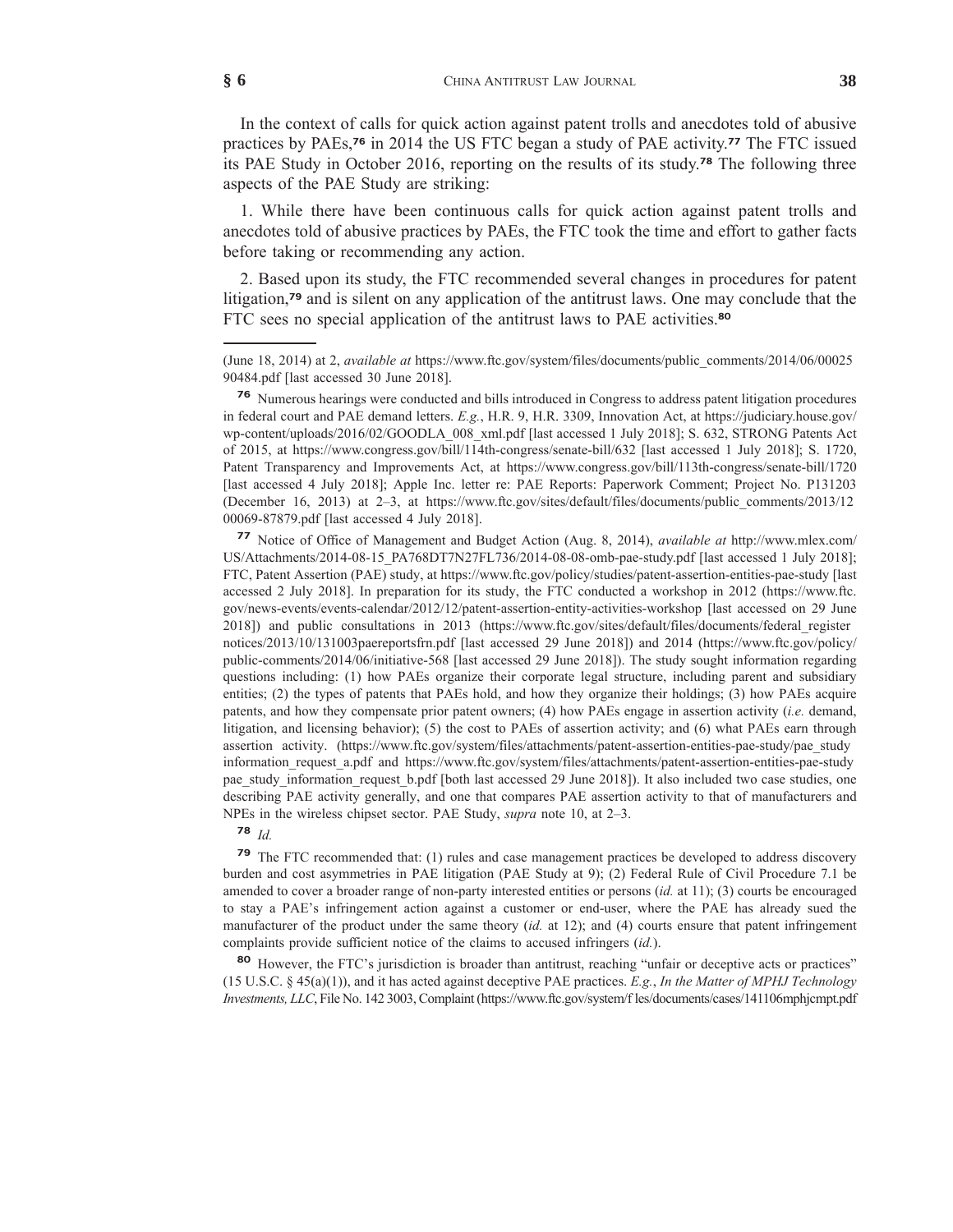3. The recommendations are apparently based on a view that while there appears to be a significan amount of nuisance infringement lawsuits brought by a significan percentage of PAEs, those suits have little impact on competition, so that the appropriate remedy for such abuse of process should be adjustments to the process to make it more difficult to abuse.

The FTC's PAE Study recommendations are consistent with the principle stated in its earlier studies of IP developments, that the remedy to the perceived abuses may be more appropriately in adjustments to the patent system, unless the abuses likely have an adverse impact on competition.**<sup>81</sup>** Its finding are also consistent with those of studies by the US General Accountability Office ("GAO")**<sup>82</sup>** and by the President's Council of Economic Advisers ("CEA"), the National Economic Council ("NEC") and the Office of Science & Technology ("OST").**<sup>83</sup>** Notably, the CEA, NEC and OST observed that "[s]imilar cases occurred with patents for agricultural equipment and for railroad equipment in the late 19th century, in which there was great uncertainty about whether a valid patent had been infringed. Once these underlying conditions were changed, this business model was no

**<sup>82</sup>** The GAO conducted a study on NPE patent litigation and reported to Congress in 2013 that three key factors appeared to have contributed to recent growth in patent litigation: (1) prevalence of patents with unclear property rights, such as in software; (2) potential for large monetary awards that can be an incentive to sue; and (3) increased recognition by businesses that patents may be more valuable than they had assumed. GAO IP Report at 28, *supra* note 70. The GAO found that, regardless of the type of litigant, lawsuits involving software-related patents accounted for almost 90% of increases in the number of defendants sued between 2007 and 2011, and that most lawsuits brought by patent monetization entities involved software-related patents. *Id.* at 14, 22, 45. It concluded that the focus on the identity of the party instead of the type of patent, may be misplaced. *Id.* at 45. The GAO recommended that the PTO examine trends in patent litigation and link that information to internal PTO patent examination data to improve patent quality and examination. *Id.* at 46.

**<sup>83</sup>** The CEA, the NEC and the OST in their 2013 "Executive Patent Assertion Report" define PAEs by their behavior ("aggressive litigation" tactics) and not by the business model. (Executive Patent Assertion Report at 1, *supra* note 62.) Among other things, the report found that: (1) "[s]ome firm that own patents but do not make products with them play an important role in US innovation ecosystem, for example by connecting manufacturers with inventors, thereby allowing inventors to focus on what they do best"; (2) however, "[e]stimates suggest that PAEs may have threatened over 100,000 companies with patent infringement" in 2012 alone; (3) some practicing firm are beginning to use the same litigation tactics as PAEs; and (4) "PAEs take advantage of uncertainty about the scope or validity of patent claims, especially in software-related patents because of the relative novelty of the technology and because it has been difficult to separate the 'function' of the software . . . from the 'means' by which that function is accomplished". (*Id.*)

<sup>[</sup>last accessed 29 June 2018]); Agreement Containing Consent Order (https://www.ftc.gov/system/files documents/cases/141106mphjagree.pdf [last accessed 29 June 2018]). The FTC alleged that MPHJ Technology Investments, LLC engaged in deceptive practices by claiming to have licensees when it had none, and that it will fil infringement claims when had no intention to do so and file none. A consent order was entered prohibiting MPHJ from making misleading or unsubstantiated representations in patent assertion communications. The matter was prosecuted by the FTC's Bureau of Consumer Protection, under the FTC's "unfair or deceptive acts or practices" authority.

**<sup>81</sup>** The 2017 change in administration has not changed the US enforcement agencies' approach in this area. *See, e.g.*, DELRAHIM NOV. 2017 SPEECH, *supra* note 51 at 3, 11–12; DELRAHIM MAR. 2018 REMARKS, *supra* note 36 at 14; Maureen K. Ohlhausen, *The Elusive Role of Competition in the Standard-Setting Antitrust Debate*, 20 STAN. TECH. L. REV. 93 (2017), at https://www.ftc.gov/system/files/documents/public\_statements/1229923/20 1-3-ohlhausen-antitrust-debate.pdf [last accessed 4 July 2018].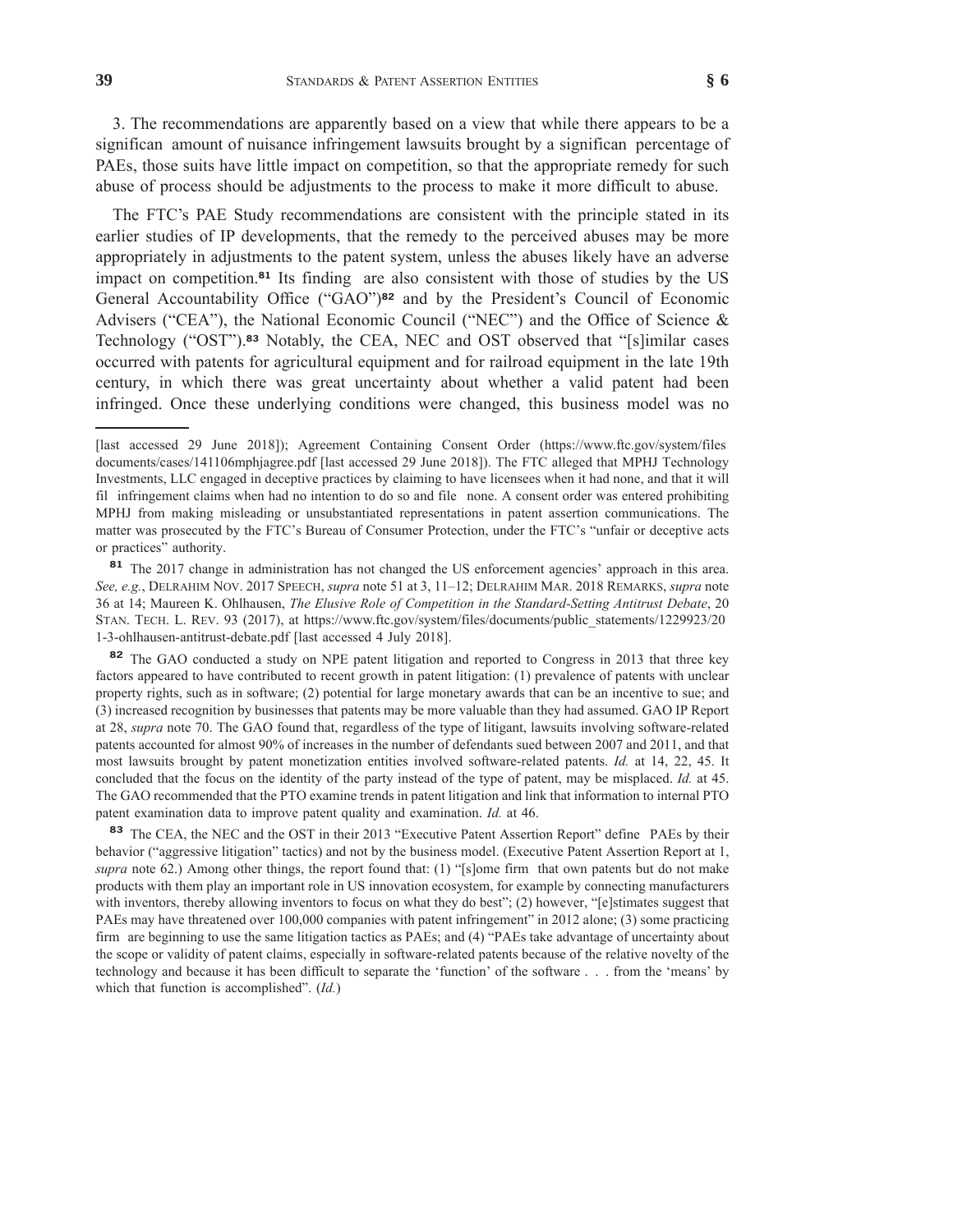longer profitabl and litigation of this type fell dramatically."**<sup>84</sup>** The Councils concluded that the following policies "would likely have a similar effect today": (1) "fostering clearer patents with a high standard of novelty and non-obviousness"; (2) "reducing disparity in the costs of litigation for patent owners and technology users"; and (3) "increasing the adaptability of the innovation system to challenges posed by new technologies and new business models".**<sup>85</sup>**

With changes in PTO<sup>86</sup> and ITC<sup>87</sup> procedures and several recent US Supreme Court rulings regarding the appropriate scope and required clarity of patents**<sup>88</sup>** and fee shifting in patent litigation,**<sup>89</sup>** as well as earlier rulings regarding patentable subject matter and satisfaction of the obviousness and definitenes requirement, there should be relatively fewer patents claims allowed that are overly broad and/or ill-defined and provide opportunities for the abuse that has drawn so much attention. This may be reflecte in the fact that although for many years the trends in number of patent cases file and the number of patents granted were similar, since 2013, when the concern about PAEs may have been at its height, the number of cases file has been dropping steadily while the number of patents granted has continued to rise.**<sup>90</sup>** The number of actions file dropped 13 percent from 2103 to 2014, in the wake of the US Supreme Court's decision in *Alice Corp. v. CLS Bank International* that significantl tightened the standards for patents.**<sup>91</sup>**

**<sup>85</sup>** *Id.*

**<sup>86</sup>** GAO IP Report at 43–44, *supra* note 70. In addition, the PTO has been working with the software industry to develop more uniform terminology for software-related patents, with the goal of increasing patent quality. *Id.* at 40. It has also been working with the software industry to make it easier to identify relevant patents and patent owners. *Id.* at 41. "In February 2011, the PTO issued supplemental guidelines to assist in the examination of claims in applications for compliance with the definitenes requirement." *Id.* at 39. "In May 2012, an internal PTO review showed that PTO examiners were making 4 to 6 percent more rejections in patent applications across all technology areas based on claims not being clear and definit than before the supplemental guidelines were issued." *Id.* at 40. Moreover, the PTO has implemented new procedures under the America Invents Act for post-grant review of patents. *Id.* at 43. Nonetheless, patent requirements are established by statute and case law, which constrains the agency's ability to alter requirements for patent applications. The PTO does not have substantive rulemaking authority, so its ability to issue regulations requiring, for example, updates to ownership information is limited without additional statutory authority. *Id.* at 41.

**<sup>87</sup>** *See, e.g.*, US ITC, Pilot Program Will Test Early Disposition of Certain Section 337 Investigations (June 24, 2013), *available at* https://www.usitc.gov/press\_room/featured\_news/pilot\_program\_will\_test\_early\_ disposition certain.htm [last accessed 1 July 2018]; US ITC, News Release 13-059, Faster Investigation Resolution, Lower Litigation Costs are Goals of USITC Section 337 Pilot Program (June 24, 2013), *available at* https://www.usitc.gov/press\_room/news\_release/2013/er0624ll2.htm [last accessed 4 July 2018].

**<sup>88</sup>** *Alice Corporation Pty. Ltd. v. CLS Bank International*, 134 S. Ct. 2347 (2014); *Nautilus, Inc. v. Biosig Instruments, Inc.*, 134 S. Ct. 2120 (2014).

**<sup>89</sup>** *Octane Fitness, LLC v. ICON Health & Fitness, Inc.*, 134 S. Ct. 1749 (2014); *Highmark Inc. v. Allcare Health Management Systems, Inc.*, 134 S. Ct. 1744 (2014).

**<sup>90</sup>** 2018 PwC Study at 2, *supra* note 68.

**<sup>91</sup>** PwC, 2015 Patent Litigation Study: A change in patentee fortunes (May 2015) at 3, *available at* https://www.pwc.com/us/en/forensic-services/publications/assets/2015-pwc-patent-litigation-study.pdf [last accessed 1 July 2018].

**<sup>84</sup>** *Id.*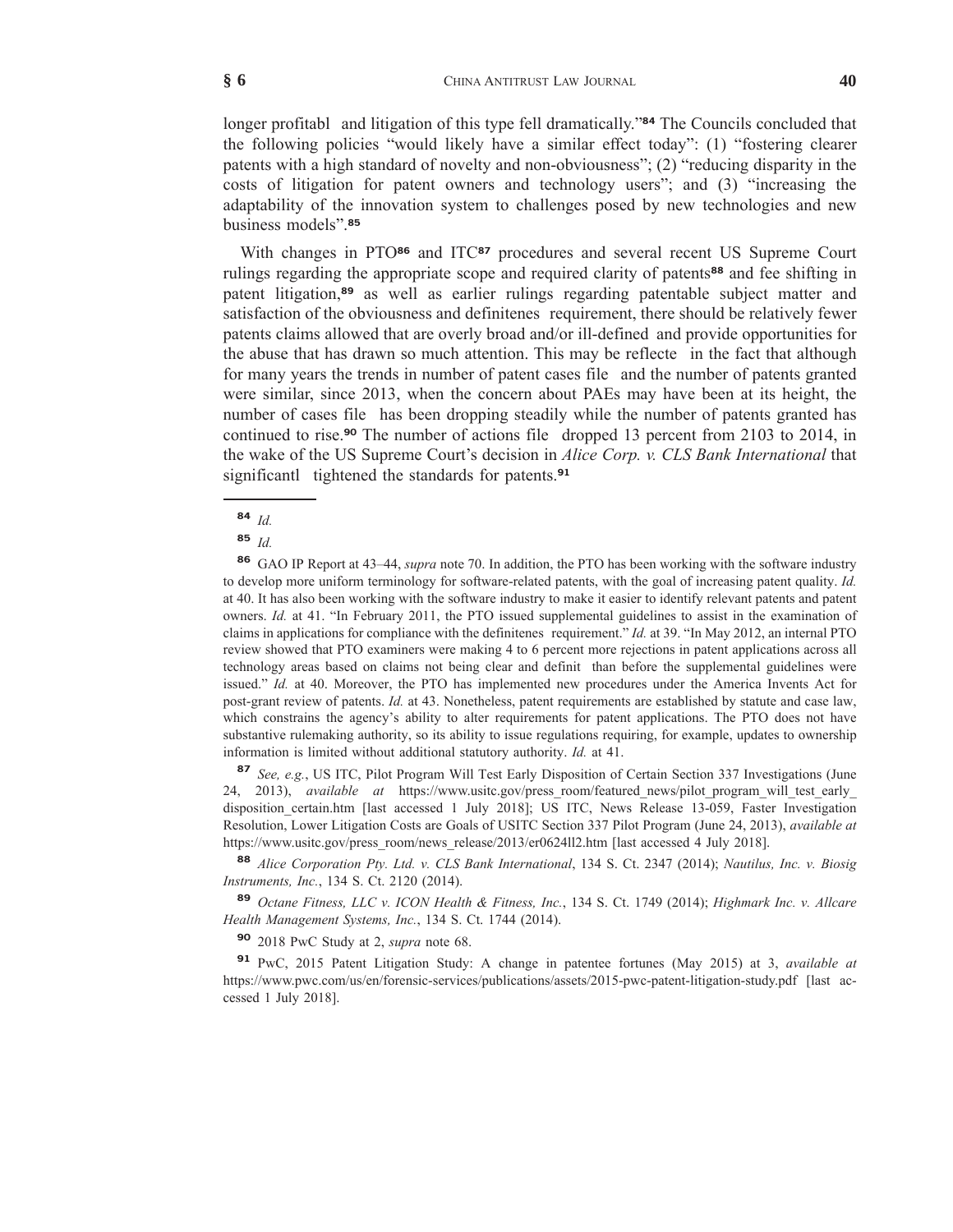#### **7. INFRINGEMENT SUITS BY SEPs HOLDERS AND PAEs**

There is certainly the potential for patent infringement suits to be used in an abusive manner, by all types of patent holders, including SEPs holders and PAEs. In the case of F/RAND-committed SEPs, there is concern that an injunction may be used essentially to nullify the F/RAND commitment. Nonetheless, the First Amendment to the US Constitution protects the right to petition. Under the *Noerr-Pennington* doctrine,**<sup>92</sup>** the Supreme Court has applied the First Amendment to protect lawsuits that may have been brought for anticompetitive purposes, unless the lawsuit was shown to be objectively baseless under the standard established in *Professional Real Estate Investors v. Columbia Pictures Industries ("PRE")*. **<sup>93</sup>** *PRE* establishes a two-pronged test for whether there is a sham litigation that is unprotected by the First Amendment:

1. Whether the lawsuit is objectively baseless; and

2. If it was objectively baseless, whether it was brought for the purpose of adversely affecting a competitor through the use of legal processes, instead of through the result of the process. In other words, whether the lawsuit was brought without caring whether it will be won, because the goal is to affect the competitor by forcing the competitor to defend the lawsuit.

In context of IP, the *Walker Process***<sup>94</sup>** and *Handgards***<sup>95</sup>** line of cases establishes that litigation to enforce a patent that is known to be invalid, not enforceable, or not infringed would not be protected by the *Noerr-Pennington* doctrine. In such cases, there is the specifi bad intent that is required to show an attempt to monopolize in violation of  $\S 2$  of the Sherman Act. *Walker Process* involved a case where a patent was obtained by fraud and a lawsuit was brought to enforce it by a plaintiff that knew that the patent was obtained by fraud. *Handgards* involved a situation where at the time the infringement suit was brought, the plaintiff knew that the patent was invalid. The courts have generally also applied this standard to infringement notices that are customarily sent before lawsuits are commenced.**<sup>96</sup>** Therefore, unless the allegations in the notice were objectively baseless and made with that knowledge, the notice would be protected by the *Noerr-Pennington* doctrine.

*Noerr* immunity applies equally to suits seeking relief from infringement of SEPs subject to a F/RAND assurance.**<sup>97</sup>** And implementing a criterion of "objectively baseless" for lawsuits brought by a PAE, that is based on a reasonable litigant's expectation of success on

**<sup>92</sup>** *Eastern Railroad Presidents Conference v. Noerr Motor Freight*, 365 U.S. 127 (1961); *United Mine Workers v. Pennington*, 381 U.S. 657 (1965).

**<sup>93</sup>** 508 U.S. 49 (1993). A "pattern of baseless, repetitive claims" may not be protected by the First Amendment and may violate the antitrust laws. *California Motor Transport Co. v. Trucking Unlimited*, 404 U. S. 508, 513 (1972).

**<sup>94</sup>** *Walker Process Equip. v. Food Mach. and Chem. Corp.*, 382 U.S. 172 (1965).

**<sup>95</sup>** *Handgards, Inc. v. Ethicon, Inc.*, 601 F.2d 986 (9th Cir. 1979).

**<sup>96</sup>** *See, e.g.*, *Highmark v. Allcare Health Management Systems*, *supra* note 89.

**<sup>97</sup>** *See, e.g.*, *TCL Commc'ns Tech. Holdings, Ltd. v. Telefonaktienbolaget LM Ericsson*, 2016 US Dist. LEXIS 140566 at \*7–10 (C.D. Cal. 2016); *see also Apple Inc. v. Motorola Mobility Inc.*, 886 F. Supp.2d 1061, 1066–67, 1076–77, 1079 (W.D. Wis. 2012).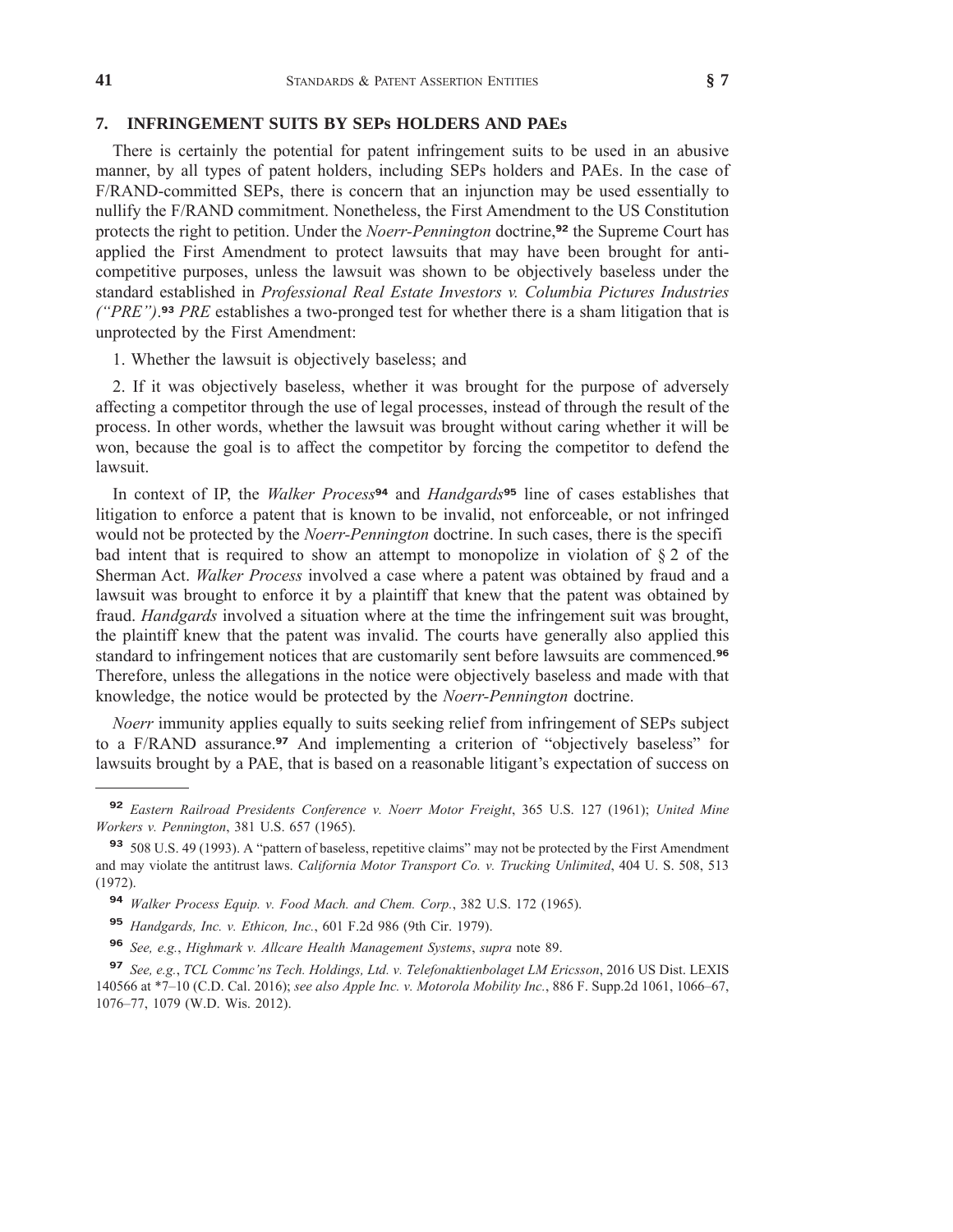the facts and law applicable to a particular case, would serve a dual purpose—discouraging the abuse of litigation and governmental process for anticompetitive purposes while preserving the proper use of patent infringement suits for enforcement of patent rights.

However, under US law, even if a lawsuit is a sham and brought for anticompetitive purposes, for the lawsuit to be an antitrust violation, the elements of monopolization or attempted monopolization must still be established. The presence of market power and impact on competition must still be demonstrated to support a monopolization claim. The presence of a specifi intent to monopolize the market and a high probability of success must be shown to support an attempt to monopolize claim. Moreover, if a lawsuit is not objectively baseless, then even if it was brought for the purpose of excluding a competitor from the market, there is no antitrust violation whether or not the lawsuit is ultimately successful.

In any event, the IP right to exclude does not imply that an injunction should issue in all cases of infringement. In the US, entitlement to an injunction in a patent infringement dispute is governed by the factors set out by the US Supreme Court in *eBay*. **<sup>98</sup>** The factors that a patent holder seeking an injunction must show are: (1) it has suffered an irreparable injury; (2) remedies available at law, such as monetary damages, are inadequate to compensate for that injury; (3) considering the balance of hardships between the plaintiff and defendant, a remedy in equity is warranted; and (4) the public interest would not be disserved by a permanent injunction. This test is the same as that applied in other types of claims for preliminary injunctive relief and requires a case-by-case, fact-specifi analysis. One of factors is whether the patent involved is subject to a F/RAND commitment, in which case an injunction may be unlikely except in cases such as where the prospective licensee is unwilling or unable to enter into a license on F/RAND terms. *eBay* should mitigate much of the concern over injunctions sought by SEPs holders and PAEs against alleged infringement.

Moreover, any changes to the availability of injunctions should consider that patentholders that license as part of a technology transfer program can suffer harm from infringement similar to that suffered by manufacturing patentees. The availability of an injunction is important to such patentholders, who rely on the threat to deter infringement and encourage ex ante licensing. In contrast, denial of an injunction may not prevent a PAE from receiving the full value of the invention. A PAE will not have the same concerns about deterring future infringement and protecting its reputation as an innovator that other patentees may have. No US court has found an antitrust violation where the holder of a FRAND-committed SEP sought or enforced injunctive relief for alleged infringement of the SEP.**<sup>99</sup>**

#### **8. CONCLUSION**

With respect to both SEPs and PAEs, there have been significan steps taken under patent and contract law, as well as under the FTC Act, to address concerns regarding licensing and enforcement practices. Before additional measures are introduced, their potential impact on operating companies that make legitimate efforts to enforce their patents should be considered. It would be worthwhile to consider how to facilitate ex ante transactions while

**<sup>98</sup>** 547 U.S. 388 (2006).

**<sup>99</sup>** The *Noerr-Pennington* doctrine was applied to immunize such actions from antitrust liability. *See*, *supra* note 97.